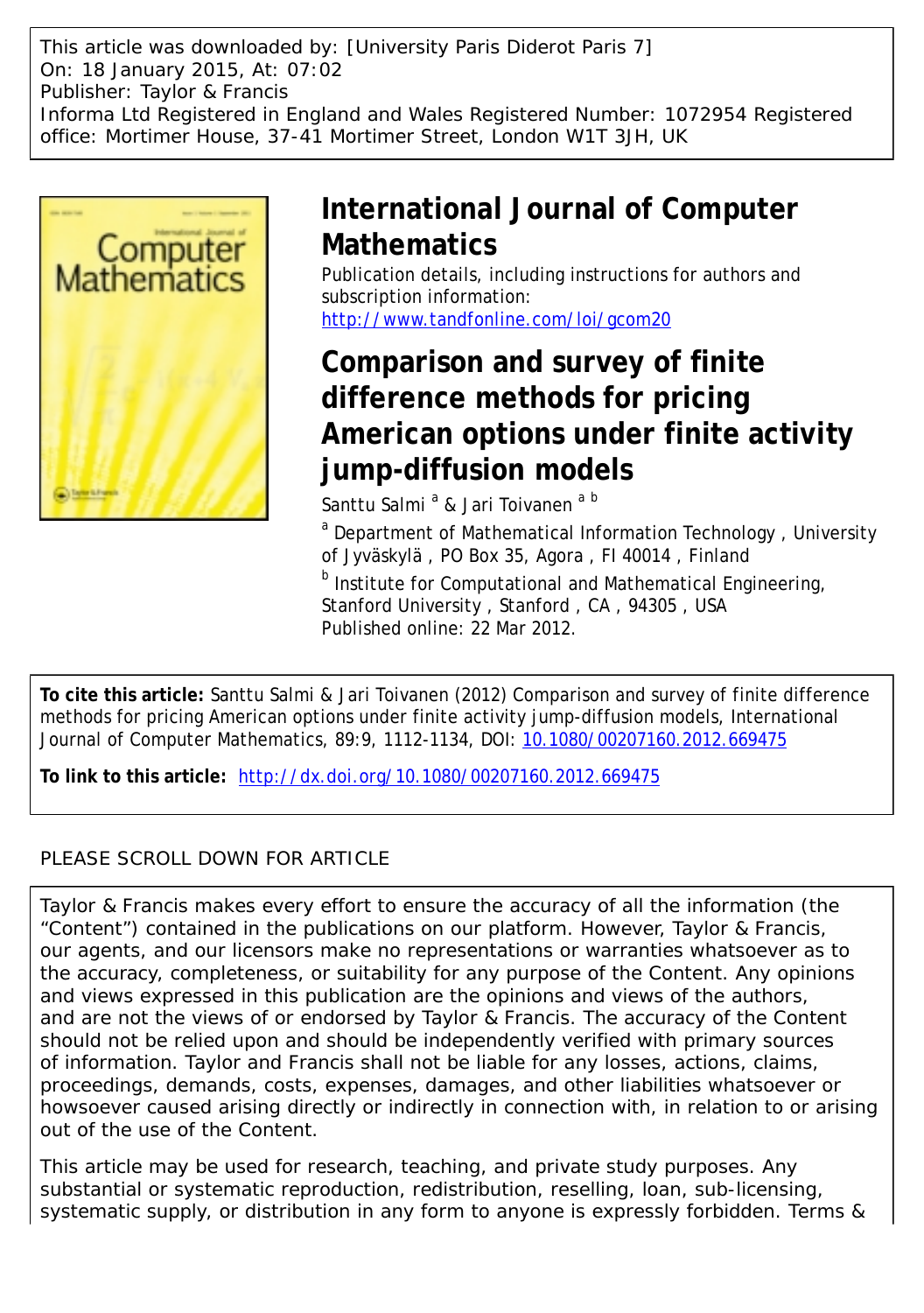Conditions of access and use can be found at [http://www.tandfonline.com/page/terms](http://www.tandfonline.com/page/terms-and-conditions)[and-conditions](http://www.tandfonline.com/page/terms-and-conditions)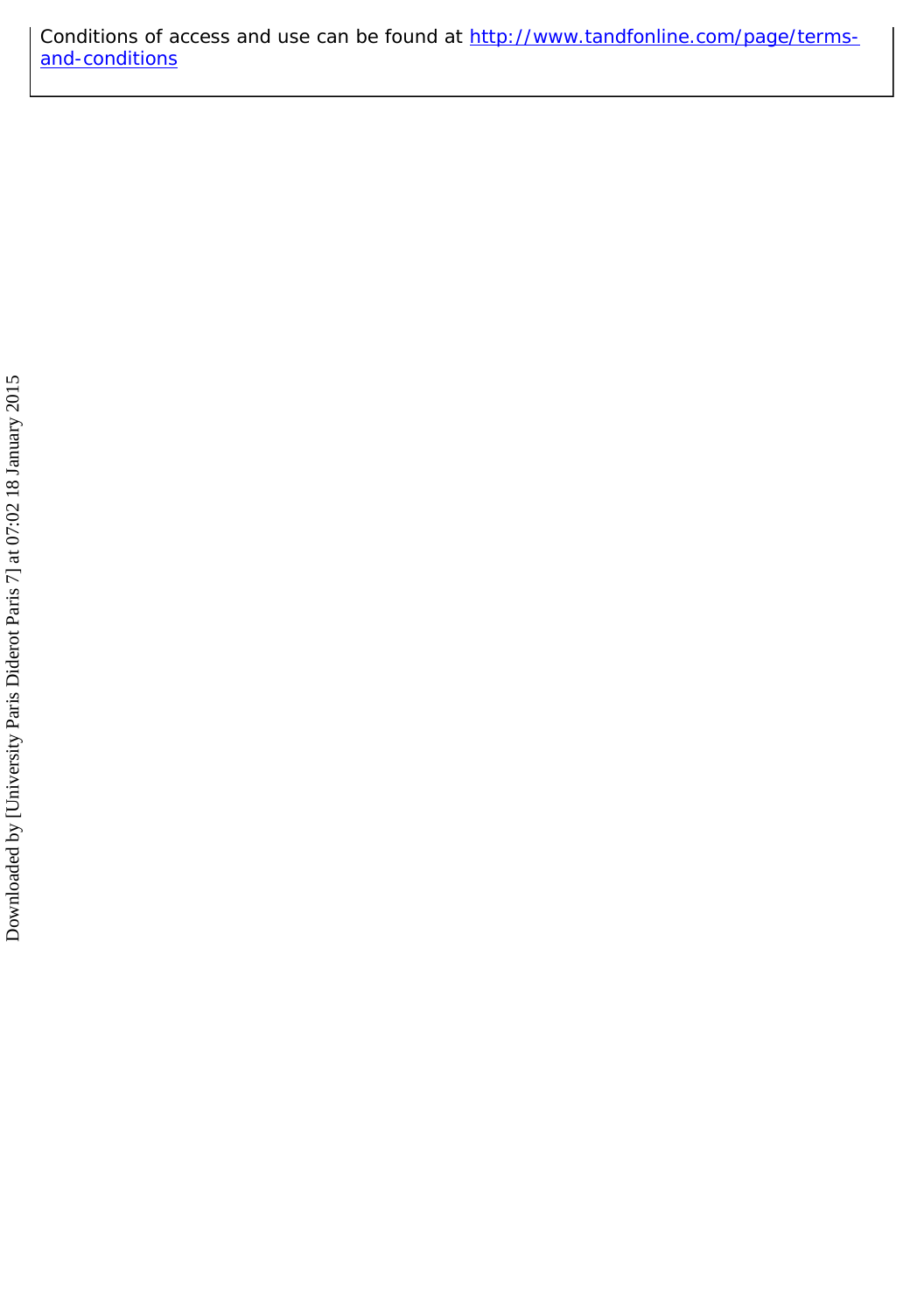

# **Comparison and survey of finite difference methods for pricing American options under finite activity jump-diffusion models**

Santtu Salmi<sup>a\*</sup> and Jari Toivanen<sup>a,b</sup>

*aDepartment of Mathematical Information Technology, University of Jyväskylä, PO Box 35 (Agora), FI 40014, Finland; bInstitute for Computational and Mathematical Engineering, Stanford University, Stanford, CA 94305, USA*

(*Received 12 September 2011; revised version received 13 February 2012; accepted 20 February 2012*)

Partial integro-differential formulations are often used for pricing American options under jump-diffusion models. A survey on such formulations and their numerical methods is presented. A detailed description of six efficient methods based on a linear complementarity formulation and finite difference discretizations is given. Numerical experiments compare the performance of these methods for pricing American put options under finite activity jump models.

**Keywords:** jump-diffusion model; American option; linear complementarity problem; finite difference method; iterative method

*2010 AMS Subject Classifications*: 35K85; 65M06; 65Y20; 91G20; 91G60

## **1. Introduction**

Since the seminal papers by Black and Scholes [\[7](#page-23-0)] and by Merton [\[42\]](#page-24-0) in 1973, it has become evident that their underlying model is not consistent with the market prices of options. In particular, the so-called implied volatility typically exhibits a smile-like shape with respect to the strike price, which becomes more pronounced as the maturity approaches.

The addition of jumps into the model of the underlying asset leads to such a volatility smile [\[3,13](#page-23-0)]. First, such a model has already been introduced in 1976 by Merton [\[43\]](#page-24-0). Other jump models include the CGMY model [\[12](#page-23-0)] and Kou's model [\[35\]](#page-24-0). The models can be divided into two categories: finite and infinite jump activity models. In this paper, we consider models with finite jump activity, which include Merton's and Kou's jump-diffusion models. In [\[4,17\]](#page-23-0), models with jumps and stochastic volatility were considered. Here, we restrict our study to models with a deterministic volatility, which can be a constant or a function of time, and the value of the underlying asset [\[3](#page-23-0)].

Based on a jump-diffusion model, a partial integro-differential equation (PIDE) can be derived for the price of a European option. Similarly, the price of an American option is given by a partial

ISSN 0020-7160 print*/*ISSN 1029-0265 online © 2012 Taylor & Francis http:*//*dx.doi.org*/*10.1080*/*00207160.2012.669475 http:*//*www.tandfonline.com

<sup>\*</sup>Corresponding author. Email: santtu.salmi@jyu.fi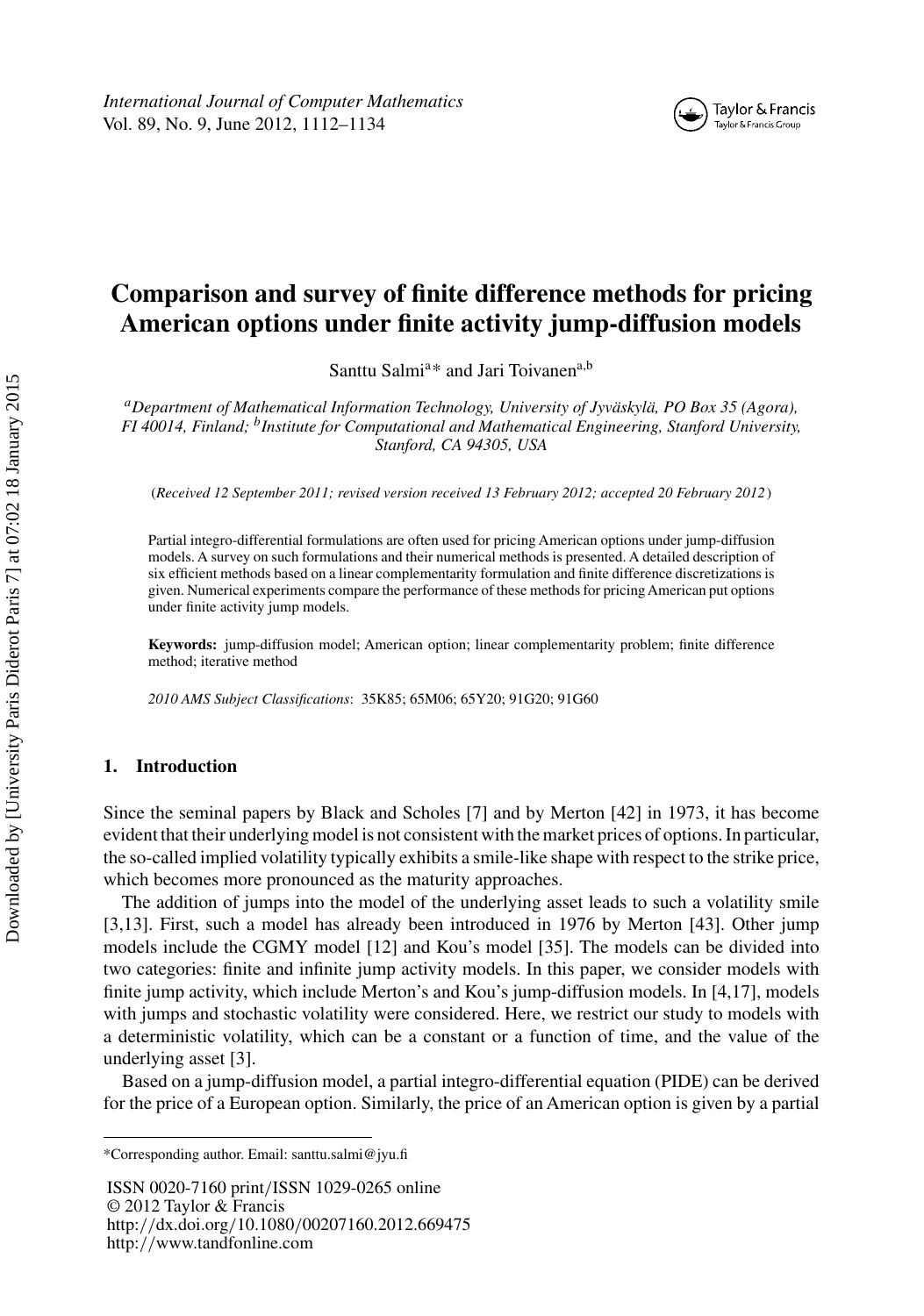integro-differential inequality, which can be formulated as a linear complementarity problem (LCP). In this paper, we consider American options. While in a special case, the price of an American option can be presented as a series [\[58\]](#page-24-0), the price is usually computed by discretizing the continuous problem and solving the resulting algebraic problems. Most commonly, finite differences are used for discretizing the partial derivatives. We also adopt this approach here. An alternative approach is to employ the characteristic function of the jump operator together with an efficient fast Fourier transformation (FFT)-based implementation; see [\[10,18,19](#page-23-0)[,38](#page-24-0)], for example.

The discretization of the integral term in a jump-diffusion model leads to a full matrix. Due to this, special discretizations and algorithms have to be developed in order to obtain the option prices fast. Under finite activity jump models, the jump integral is a compact operator. Employing this property, efficient discretizations and solution algorithms can be derived. This paper surveys the research on this topic. The integral term can be treated implicitly or explicitly in the time discretization. Furthermore, LCPs can be solved directly or iteratively, transformed into a penalty form, or approximated using operator splitting. Combinations of these lead to six different numerical methods, which are described and compared in this paper. To our knowledge, two of these methods have not been presented previously in the scientific literature: the explicit treatment of the integral term with a direct solver for the resulting LCPs and the explicit treatment of the integral term with a penalty approximation for the resulting LCPs.

#### **2. Survey**

This section surveys research related to formulations and numerical methods based on partial integro-differential operators for pricing American options under finite activity jump-diffusion models. For more general models, finite difference methods have been discussed for American options in [\[53\]](#page-24-0).

#### **2.1** *Formulations*

The most common way is to formulate a partial integro-differential inequality which has a form of an LCP for the price of an American option. Zhang [\[57](#page-24-0)] described a variational inequality for the price under the Merton model. It can be shown to be equivalent to the LCP form [\[33](#page-24-0)]. Alternatively, these problems can be formulated with a Lagrange multiplier as has been done in [\[31](#page-23-0)[,32\]](#page-24-0).

The LCP can be approximated using a penalty method. The penalty is based on the violation of the early exercise constraint which requires the price to be at least the same as the payoff of the option. Under the Black–Scholes model, these methods have been considered in [\[21](#page-23-0)[,44](#page-24-0)], and under the jump-diffusion models, they have been used in [\[23](#page-23-0)[,52\]](#page-24-0). This approach leads to a nonlinear problem without any constraints.

Under finite activity jump models, the so-called smooth pasting principle holds [\[46\]](#page-24-0), which states that the price of an American option is smooth across the early exercise boundary. Based on this principle, a free boundary problem can be stated for the price. Employing this formulation, the so-called front-tracking and front-fixing methods can be formulated. Under the Black–Scholes model, early studies on these methods include [\[44,45,56](#page-24-0)] and the more recent ones include [\[25](#page-23-0)[,60](#page-24-0)]. Under jump-diffusion models, this approach has been considered in [\[54\]](#page-24-0).

The price of an American option can also be obtained as the solution of a linear programming problem [\[16\]](#page-23-0). To our knowledge, this approach has not been used under jump-diffusion models. Yet another approach is to derive a semilinear equation for the price [\[6](#page-23-0)]. For jump-diffusion models, this formulation has been presented in [\[34\]](#page-24-0).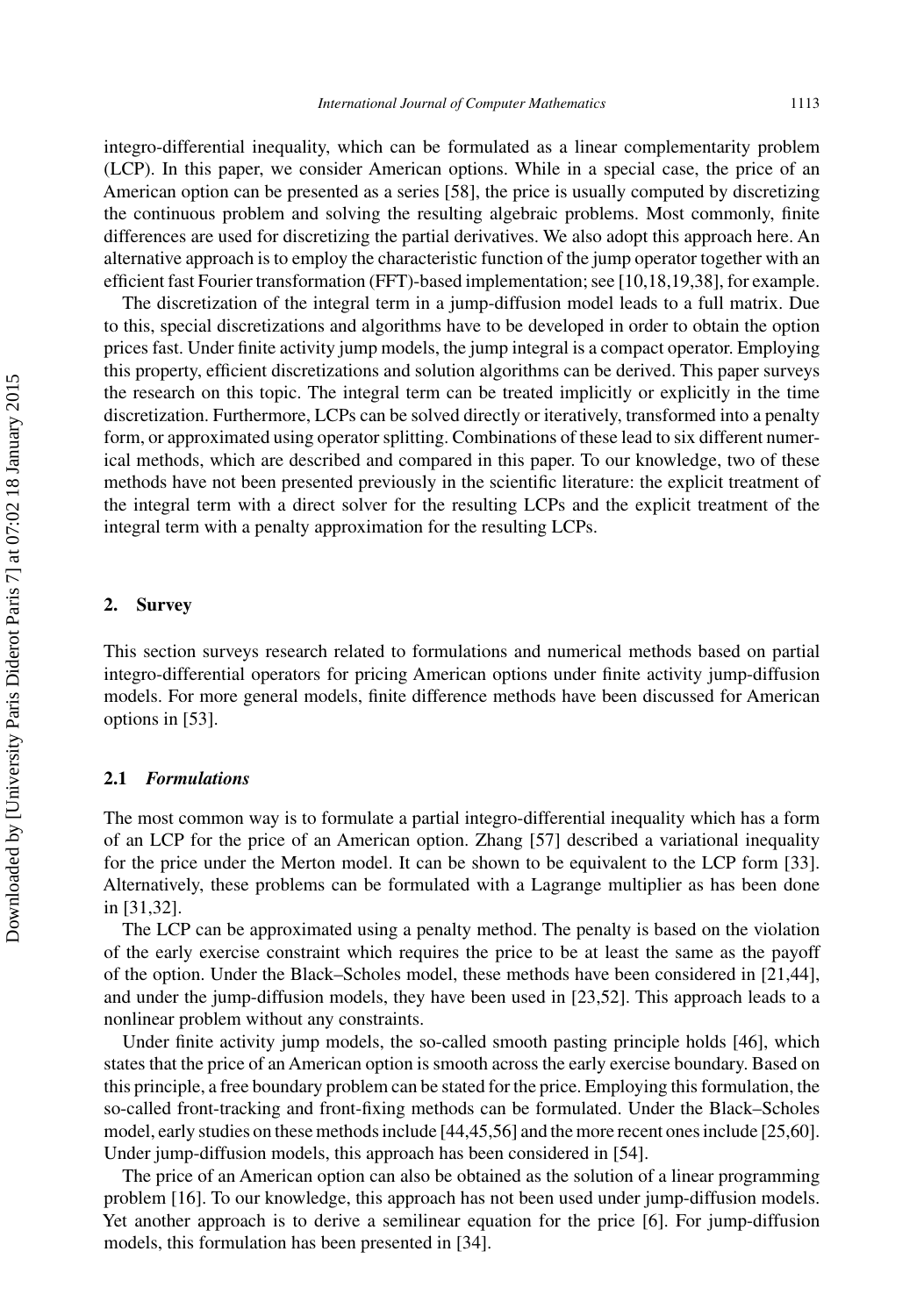#### **2.2** *Discretizations*

The most common way to discretize the spatial derivatives is to use finite differences. For American options under the Black–Scholes model, they had been used already in 1977 by Brennan and Schwartz [\[8](#page-23-0)]. Under the Merton model, they were used in [\[57](#page-24-0)]. Typically, second-order accurate central finite differences are used. More recently, finite element methods have been applied for pricing options; see [\[1,25\]](#page-23-0), for example. In particular, it has been more common to perform error analysis for finite element discretizations. Also, spectral element methods have been employed during the recent years like in [\[59\]](#page-24-0). The integral term resulting from the jumps in the model is often approximated using a suitable quadrature rule, for example, the trapezoidal rule. In some cases, the integral is calculated analytically under the assumption that the price function is polynomial between grid points.

The Crank–Nicolson method is the most common time discretization method. As the payoff function is usually non-smooth, the lack of L-stability of the Crank–Nicolson method can cause oscillations in the price function. One way to avoid this is to employ the Rannacher time scheme [\[22](#page-23-0)[,48](#page-24-0)], which takes a few first time steps with the implicit Euler method and then uses the Crank–Nicolson method. Also, many other time discretizations have been employed in the option pricing context. Usually, explicit methods are not used as the small time steps required by their stability leads to poor computational efficiency. Some examples of other implicit methods are the backward differentiation formulas and the Runge–Kutta methods. More recently, exponential time integrations have also been studied in [\[47](#page-24-0)].

With an implicit time discretization, the integral term due to the jumps leads to algebraic problems with full matrices. It can be challenging to solve such problems efficiently. Special time discretizations circumventing this have been proposed. They treat the integral term explicitly and the rest of the operator implicitly. Under finite activity jump models, the compactness of the jump operator makes stability restrictions fairly relaxed, thus allowing efficient time step sizes. Such first-order accurate schemes were used in [\[14](#page-23-0)[,57\]](#page-24-0). Second-order accurate implicit-explicit (IMEX) methods were employed in [\[9](#page-23-0)[,59\]](#page-24-0). A better suited second-order method for pricing American options has recently been proposed by Kwon and Lee [\[36,37](#page-24-0)]. A similar second-order IMEX midpoint scheme was used for European options by Feng and Linetsky [\[20\]](#page-23-0).

Operator splitting methods decompose the spatial operator into two or more parts and treat them differently in the time stepping. For example, in [\[3\]](#page-23-0), an alternating direction implicit (ADI) type method was proposed to treat the integral term on its own fractional time step. An operator splitting method treating the early exercise constraint for American options was proposed under the Black–Scholes model in [\[28](#page-23-0)]. Since then, several papers including [\[28,30](#page-23-0)[,37,47,52\]](#page-24-0) have used this approach for pricing American options under various models.

### **2.3** *Solution of the resulting algebraic systems*

With the linear complementarity formulation, implicit time discretizations require solving an LCP at each time step. A popular iterative method for these LCPs is the projected successive over relaxation (PSOR) method [\[15](#page-23-0)]; see also [\[26\]](#page-23-0). With a jump model, the resulting matrices are full and, thus, PSOR iterations are computationally very expensive. A policy iteration for computing the solution of the time-dependent LCP was proposed in [\[5\]](#page-23-0). In this method, a sequence of time-dependent LCPs over the whole time interval under a model without jumps are solved. In [\[50](#page-24-0)], a similar iteration was derived algebraically for each time step. In this method, at each time step, the solution of an LCP with a full matrix is obtained by solving a sequence of LCPs with a banded matrix. A more generic form of this iteration was considered in [\[27\]](#page-23-0). Typically, the banded matrix is obtained from a model without jumps. These methods require multiplying vectors by the full matrix resulting from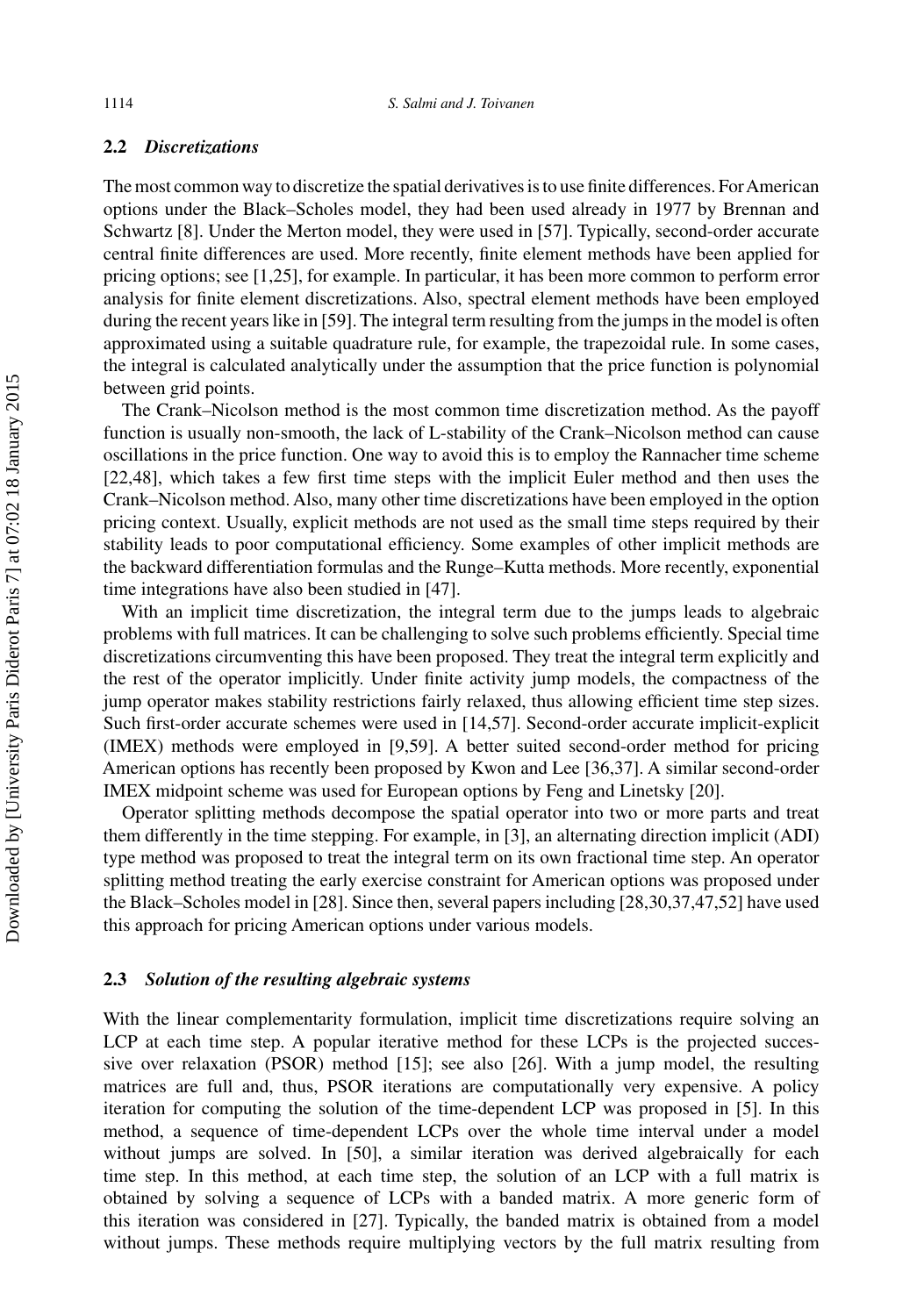the jump part. A different type of method based on a fixed-point iteration was proposed in [\[40](#page-24-0)].

The iterations proposed in [\[5](#page-23-0)[,50\]](#page-24-0) require solutions of LCPs with banded, typically tridiagonal, matrices. While the PSOR method can be used for these problems, the Brennan–Schwartz algorithm [\[8](#page-23-0)] offers a more efficient alternative when applicable; see also [\[1,29](#page-23-0)[,33](#page-24-0)]. This direct method can be obtained by adding a projection in the back-substitution steps when solving a system of linear equations using an *LU* (or *UL*) decomposition. The projection is performed on each component immediately after it is computed using the *U* matrix by replacing it by the payoff value if it is less than the payoff. The Brennan–Schwartz algorithm has optimal computational complexity and, in practice, it is very fast.

The penalty approximation for an LCP leads to a system of nonlinear equations. A traditional way to solve such nonlinear systems is to use a semismooth Newton method. It requires solving linear problems with the Jacobian matrix, which is a full matrix under jump models. While in this case, such linear problems can be solved efficiently, it is even more efficient to employ an approximate semismooth Newton method proposed in [\[23](#page-23-0)]; see also [\[52](#page-24-0)]. It approximates the Jacobian matrix by a matrix resulting from a model without jumps. Thus, it requires only solutions of linear problems with a banded matrix and multiplications by the full matrix resulting from the jump term.

#### **2.4** *Computation of the integral term*

All previously mentioned solution methods require the computation of the integral term, which in the discrete case leads to a multiplication of a vector by a full matrix. As the matrix is full, the straightforward implementation of the multiplication is computationally expensive. More precisely, the number of operations is proportional to the number of grid points squared. Thus, on finer grids required for good accuracy, this computational cost can be prohibitively high.

Usually, the integral term can be transformed into a convolution form. When the grid for the convolution integral is uniform, which typically means a uniform log price grid, the convolutions can be computed exactly and efficiently using two FFTs. The computational cost of an FFT is the number of grid points times the logarithm of it, which is quite close to the optimal cost and very fast in practice. When grids are not uniform, additional interpolations are introduced between uniform and non-uniform grids in order to use the FFT. The accuracy and efficiency of this interpolation approach depend on how fine the uniform grid is. One needs to make a compromise between speed and accuracy. The use of the FFT in the computation of the integrals is the most popular approach and it has been used in [\[2,3,23,24](#page-23-0)[,49–51,54](#page-24-0)], for example.

A wavelet compression technique was considered for computing the integrals in [\[39–41](#page-24-0)]. This is an approximation which leads to optimal or near-optimal computational costs. Uniform grids have been used with this technique and in the case of non-uniform grids and interpolations have been employed in a manner that is the same as that used with the FFT. For Kou's model, which has a log-double-exponential jump distribution, it is possible to construct recursion formulas to compute the integrals with optimal computational costs also on non-uniform grids. This approach has been studied in [\[11](#page-23-0)[,52\]](#page-24-0).

#### **3. Option pricing model**

In this section, we describe the mathematical model for pricing European and American options under a jump-diffusion process. We assume that the log return of the stock price  $S_t$  follows a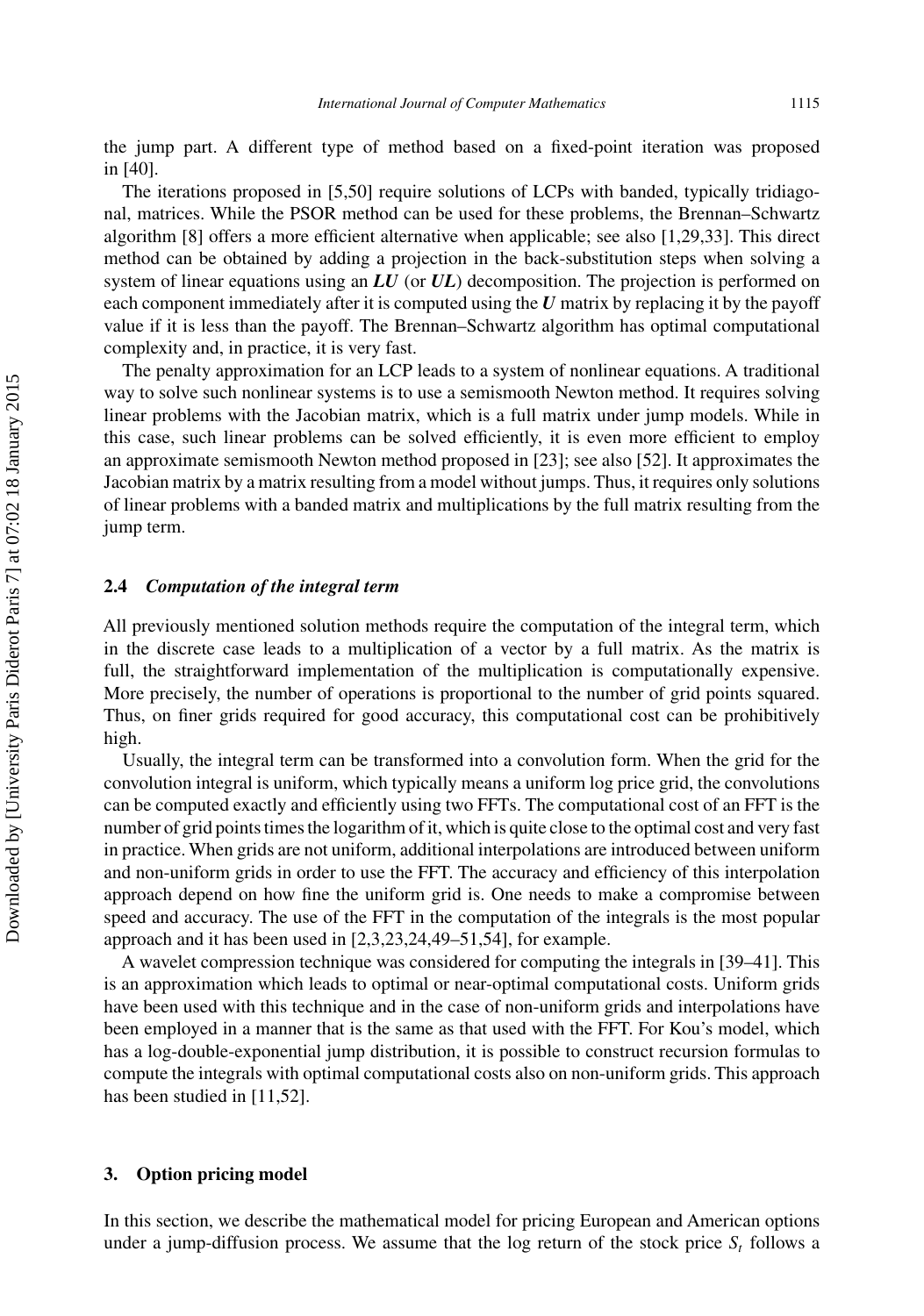<span id="page-6-0"></span>finite activity jump-diffusion process as in [\[13\]](#page-23-0). Then, the stochastic differential equation for  $S_t$ is given by

$$
\frac{dS_t}{S_{t-}} = (r - \lambda \kappa) dt + \sigma dW(t) + (\eta - 1) dN_t,
$$
\n(1)

where *r* is the risk-free interest rate,  $\sigma$  is the volatility,  $W(t)$  is a standard Brownian motion,  $N_t$ is a Poisson process with rate  $\lambda$ ,  $(\eta - 1)$  is a random variable of the jump distribution producing a jump from  $S_t$ − to  $\eta S_t$ −, and  $\kappa$  is the expected value of  $(\eta - 1)$ . The notation  $S_t$ − means that whenever there is a jump, the value of the process before the jump is used.

Two well-known finite activity jump-diffusion models in the literature are the log-normal model proposed by Merton [\[43](#page-24-0)] and the log-double-exponential model proposed by Kou [\[35\]](#page-24-0). Under Merton's model, jump sizes follow a log-normal distribution with the density function

$$
f_{\ln}(y) := \frac{1}{y\delta\sqrt{2\pi}} \exp\left(-\frac{(\log y - \gamma)^2}{2\delta^2}\right).
$$
 (2)

Under Kou's model, jump sizes follow a log-double-exponential distribution with the density function

$$
f_{\rm ld}(y) := \begin{cases} q\alpha_2 y^{\alpha_2 - 1}, & y < 1, \\ p\alpha_1 y^{-\alpha_1 - 1}, & y \ge 1, \end{cases}
$$
 (3)

where  $p, q, \alpha_1 > 1$ , and  $\alpha_2$  are positive constants such that  $p + q = 1$ .

The expected value of  $(\eta - 1)$  under the probability distribution f is given by

$$
E[\eta - 1] = \int_0^\infty (\eta - 1)f(\eta) d\eta.
$$
 (4)

For the expected relative jump sizes, we have  $\kappa = E[\eta - 1] = \exp(\gamma + \delta^2/2) - 1$  for Merton's model, and  $\kappa = E[\eta - 1] = p\alpha_1/(\alpha_1 - 1) + q\alpha_2/(\alpha_2 + 1) - 1$  for Kou's model.

Now, let  $v(x, \tau)$  be the value of a European option contract that depends on the price of the underlying asset  $x = S_t$  and the time to maturity  $\tau = T - t$ . The function  $v(x, \tau)$  satisfies the PIDE

$$
v_{\tau} = \frac{1}{2}\sigma^2 x^2 v_{xx} + (r - \lambda \kappa) x v_x - (r + \lambda) v + \lambda \left( \int_0^{\infty} v(xy, \tau) f(y) \, dy \right) =: Lv \tag{5}
$$

for all  $(x, \tau) \in [0, \infty) \times (0, T]$ , where f is the density function of the jump distribution [\[43,55](#page-24-0)]. The value of  $\nu$  at maturity is given by

$$
v(x,T) = g(x), \quad x \in [0,\infty), \tag{6}
$$

where  $g(x)$  is the payoff function for the option contract. For a put option, it is

$$
g(x) = \max(K - x, 0),\tag{7}
$$

where  $K$  is the strike price. The boundary conditions for a European put option are given by

$$
v(0, \tau) = K e^{-r\tau},
$$
  
\n
$$
\lim_{x \to \infty} v(x, \tau) = 0, \quad \tau \in [0, T].
$$
\n(8)

The value *v* of an American put option can be obtained by solving the LCP

$$
(vτ - Lv) \ge 0, v \ge g,(vτ - Lv)(v - g) = 0
$$
\n(9)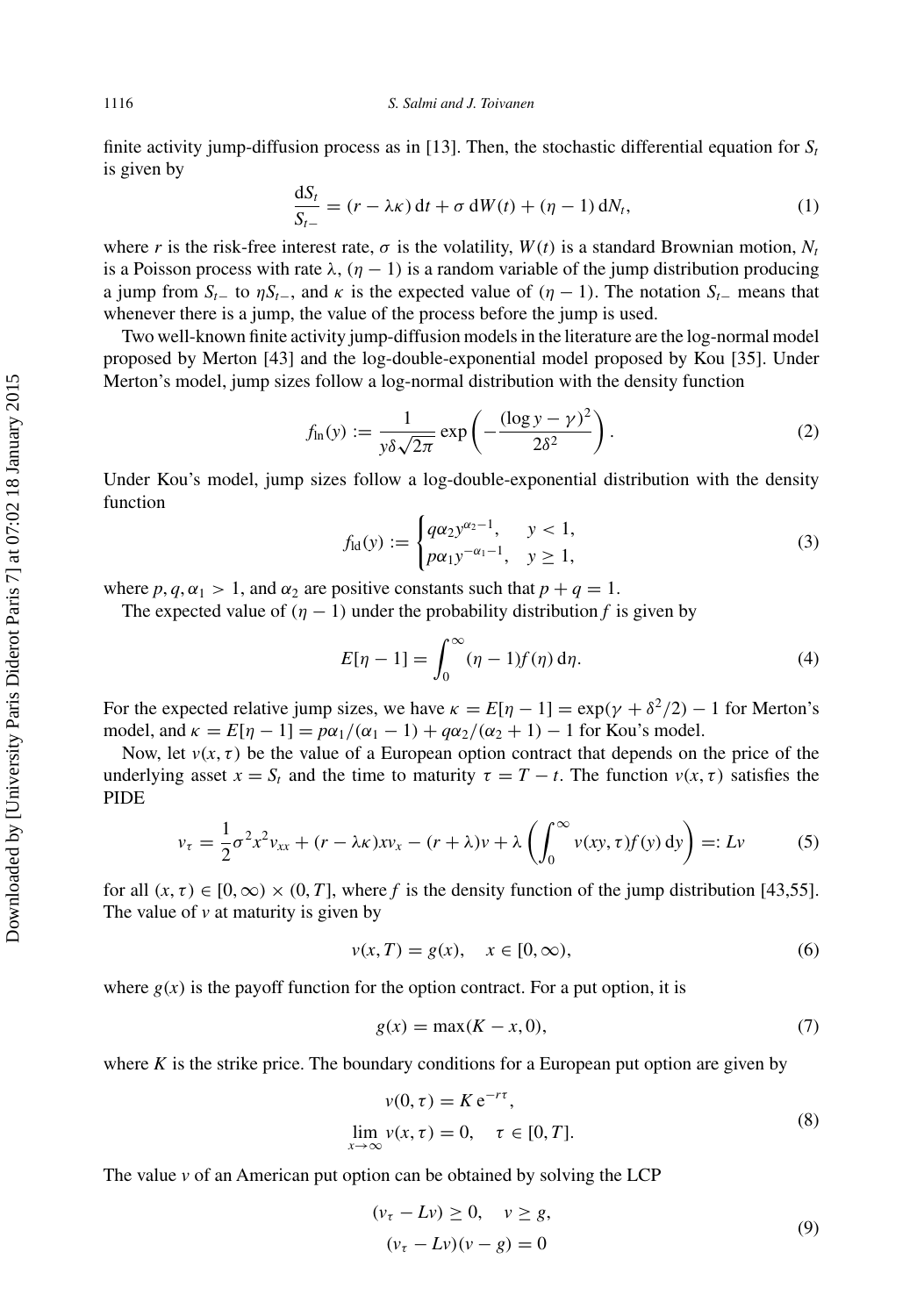with the boundary conditions

$$
v(0, \tau) = K,
$$
  
\n
$$
\lim_{x \to \infty} v(x, \tau) = 0, \quad \tau \in [0, T].
$$
\n(10)

See [\[26\]](#page-23-0) for more information.

#### **4. Discretization for European and American options**

In the following, we consider a finite difference discretization of Equation [\(5\)](#page-6-0). For ease of notation, we divide the spatial operator of the PIDE [\(5\)](#page-6-0) into three parts as follows:

$$
Lv = Dv + Jv - (r + \lambda)v,
$$
\n(11)

where *D* is the differential operator and *J* is the integral operator defined by

$$
Dv := \frac{1}{2}\sigma^2 x^2 v_{xx} + (r - \lambda \kappa) x v_x, \qquad (12)
$$

$$
Jv := \lambda \left( \int_0^\infty v(xy, \tau) f(y) \, dy \right). \tag{13}
$$

The infinite space domain  $[0, \infty)$  is truncated into  $[0, X]$  with a sufficiently large *X*. A uniform grid

$$
0 = x_1 < x_2 < \dots < x_N = X \tag{14}
$$

with *N* nodes is used.

The spatial derivatives of the differential operator *D* are approximated with central differences

$$
v_x = v_x(x_n, \tau) \approx \frac{v(x_{n+1}, \tau) - v(x_{n-1}, \tau)}{2\Delta x}
$$
 (15)

and

$$
v_{xx} = v_{xx}(x_n, \tau) \approx \frac{v(x_{n+1}, \tau) - 2v(x_n, \tau) + v(x_{n-1}, \tau)}{(\Delta x)^2},
$$
\n(16)

where  $\Delta x = X/(N - 1)$ .

The main challenge lies in the efficient treatment of the integral operator *J*. Traditionally, second-order accurate time discretizations are implicit schemes which lead to solving problems with full matrices due to the jump operator *J*. An explicit treatment of *J* leads to solving problems with tridiagonal matrices and multiplications by full matrices.

We transform the integral  $J$  into a convolution integral; see [\[2,24\]](#page-23-0), for example. We can then compute the matrix–vector multiplication by employing an FFT which requires  $O(N \log N)$  operations. For Kou's model, we employ recursion formulas described in [\[11](#page-23-0)[,52\]](#page-24-0). This technique has the optimal computational complexity of  $O(N)$ .

We price American options by numerical methods that employ two or three time levels in the time discretization. In the following, we describe these discretizations.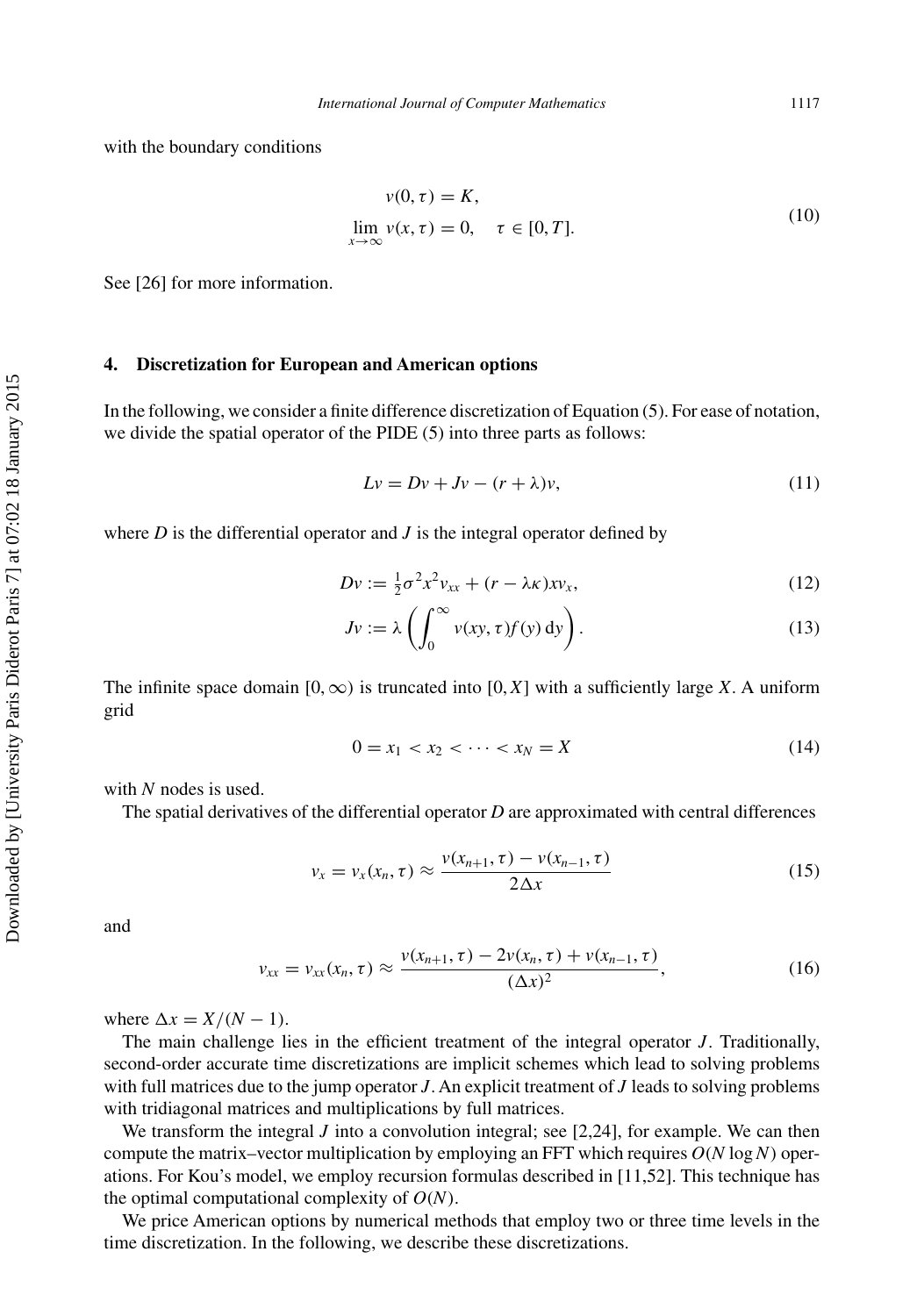#### <span id="page-8-0"></span>**4.1** *Time discretization with two time levels*

We use the Rannacher scheme [\[48](#page-24-0)] employing the implicit Euler method and the Crank–Nicolson method. For the PIDE [\(5\)](#page-6-0), this scheme reads

$$
\frac{\nu_{m+1} - \nu_m}{\Delta \tau} = D(\theta \nu_{m+1} + (1 - \theta) \nu_m) + J(\theta \nu_{m+1} + (1 - \theta) \nu_m) - (r + \lambda)(\theta \nu_{m+1} + (1 - \theta) \nu_m),
$$
\n(17)

where  $v_m$  is the vector  $v_m = (v(x_1, m), v(x_2, m), \dots, v(x_N, m))^T$ ,  $\Delta \tau$  is the time step size  $\Delta \tau =$  $\Delta \tau_m = \tau_{m+1} - \tau_m$ , *D* is the discrete differential operator, *J* is the discrete integral operator, and *θ* is an indicator function defined by

$$
\theta = \theta_m = \begin{cases} 1 & \text{for an implicit Euler time step,} \\ \frac{1}{2} & \text{for a Crank-Nicolson time step.} \end{cases}
$$
 (18)

For American options, we obtain the discrete LCP

$$
\left(\frac{\nu_{m+1} - \nu_m}{\Delta \tau} - L_2 \nu_m\right) \ge 0, \quad \nu_m \ge g,
$$
\n
$$
\left(\frac{\nu_{m+1} - \nu_m}{\Delta \tau} - L_2 \nu_m\right)^{\mathrm{T}} (\nu_m - g) = 0,
$$
\n(19)

where *g* is the discrete payoff function and  $L_2v_m$  is the right-hand side of Equation (17). For a more detailed explanation of the discretization, see [\[50,52](#page-24-0)].

#### **4.2** *Time discretization with three time levels*

We consider the three-level implicit–explicit time discretization described by Kwon and Lee [\[36,37](#page-24-0)]. After the first time step, central differences are used for time over three time levels. The differential operator is approximated by the average of the first and third time levels, and the integral operator is applied at the second time level. Thus, the differential part is treated implicitly, while the integral part is treated explicitly. This scheme for the PIDE [\(5\)](#page-6-0) reads

$$
\frac{\nu_{m+1} - \nu_m}{\Delta \tau} = D\nu_{m+1} + J\nu_m - (r + \lambda)\nu_{m+1} \quad \text{for } m = 1,
$$
  
\n
$$
\frac{\nu_{m+1} - \nu_{m-1}}{2\Delta \tau} = D\left(\frac{\nu_{m+1} + \nu_{m-1}}{2}\right) + J\nu_m - (r + \lambda)\nu_m \quad \text{otherwise.}
$$
\n(20)

For American options, we obtain the following discrete LCPs:

$$
\left(\frac{\nu_{m+1} - \nu_m}{\Delta \tau} - L_{3a}\nu_m\right) \ge 0, \quad \nu_m \ge g,
$$
\n
$$
\left(\frac{\nu_{m+1} - \nu_m}{\Delta \tau} - L_{3a}\nu_m\right)^T (\nu_m - g) = 0
$$
\n(21)

for  $m = 1$  and

$$
\left(\frac{\nu_{m+1} - \nu_{m-1}}{2\Delta\tau} - L_{3b}\nu_m\right) \ge 0, \quad \nu_m \ge g,
$$
\n
$$
\left(\frac{\nu_{m+1} - \nu_{m-1}}{2\Delta\tau} - L_{3b}\nu_m\right)^T (\nu_m - g) = 0
$$
\n(22)

otherwise, where  $L_{3a}v_m$  and  $L_{3b}v_m$  are the right-hand sides of the equations in Equation (20), respectively. In [\[36](#page-24-0)], it was shown that the discretization is stable if  $(r + 2\lambda)\Delta \tau < \frac{1}{2}$ .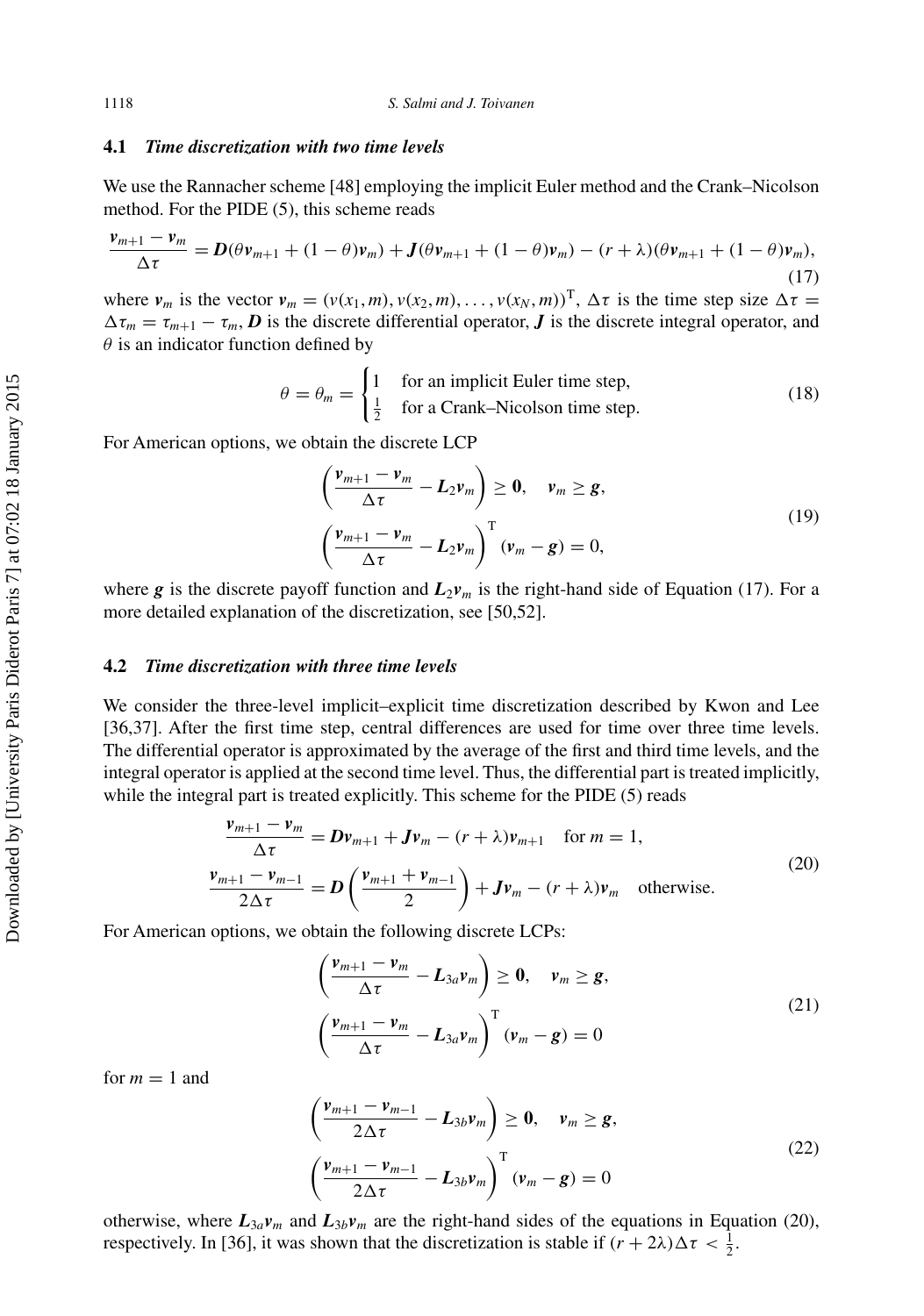## <span id="page-9-0"></span>**5. Solution methods for American options under jump diffusion**

We describe and compare three different methods for solving the LCPs arising from the pricing of American options. Then, we combine these methods with time discretizations employing either two or three time levels. Thus, we have a total of six different approaches.

As stated previously, the straightforward implicit discretization of the integral operator leads to a full matrix. We consider two approaches that solve the LCPs efficiently and maintain secondorder accuracy. First, we employ an iterative method described in [\[50](#page-24-0)], which iterates a sequence of LCPs with a tridiagonal matrix when the two-level time discretization is used. Second, we use the three-level time discretization. This discretization leads to LCPs with tridiagonal matrices.

We combine these approaches with three methods for solving the resulting LCPs, which are the Brennan and Schwartz algorithm, the penalty method, and the operator splitting method. The Brennan–Schwartz algorithm and the operator splitting method are direct methods, while the penalty method is iterative. The operator splitting method and the penalty method give an approximation for the LCPs, while the Brennan–Schwartz algorithm solves the LCPs exactly. In the following, we denote the LCP

$$
Bv \ge b, \quad v \ge g, \quad (Bv - b)^{T}(v - g) = 0 \tag{23}
$$

by  $LCP(B, v, b, g)$ .

#### **5.1** *Iterative method with the Brennan and Schwartz algorithm*

With the two-level time discretization, following [\[50\]](#page-24-0), we apply the iteration

$$
LCP(T, v^{l+1}, \theta Jv^l + b, g), \quad l = 0, 1, ..., \tag{24}
$$

to compute the approximation  $v^{l+1}$  for  $v_{m+1}$ , where  $v^0 = v_m$ ,  $T = I/\Delta \tau - \theta [D - (r + \lambda)I]$ , and  $\mathbf{b} = v_m/\Delta \tau + (1 - \theta)[\mathbf{D} - (r + \lambda)\mathbf{I} + \mathbf{J}]v_m$ . Here, *I* denotes the  $N \times N$  identity matrix. Note that *T* is a tridiagonal matrix and the Brennan–Schwartz algorithm, given in Algorithm 2, can be used to solve the above LCPs. Furthermore, the special techniques discussed earlier can be applied on the dense multiplication  $\theta Jv_m$ . It was shown in [\[50](#page-24-0)] that this iteration converges to the solution of the LCP [\(19\)](#page-8-0) and that the rate of convergence is

$$
C = \frac{\theta \Delta \tau \lambda}{1 + \theta \Delta \tau (r + \lambda)}.
$$
 (25)

In practice,  $C \ll 1$  and, thus, convergence is very rapid. Typically, only a few iterations are necessary with a moderate jump activity *λ*. However, with a high jump activity, more iterations are required.

In the three-level time discretization, the discrete integral operator *J* is handled explicitly. Therefore, the matrices appearing in the LCPs [\(21\)](#page-8-0) and [\(22\)](#page-8-0) are tridiagonal and Algorithm 2 can be used to solve the LCPs directly.

The Brennan and Schwartz algorithm [\[8\]](#page-23-0) is a modification of the Gaussian elimination tech-nique [\[29\]](#page-23-0). We consider an  $LCP(B, v, b, g)$  with a tridiagonal *B*. Form a UL decomposition of *B* such that

$$
UL = B,\tag{26}
$$

where *U* is an upper triangular matrix and *L* is a lower triangular matrix with ones on its diagonal. The algorithm is very fast, but it requires that the early exercise region be connected to the left boundary. This property can be guaranteed for put options when *B* is an M-matrix [\[1](#page-23-0)]. The pseudocode of the iterative method and the approach with three time level is given in Algorithm 1.

Downloaded by [University Paris Diderot Paris 7] at 07:02 18 January 2015 Downloaded by [University Paris Diderot Paris 7] at 07:02 18 January 2015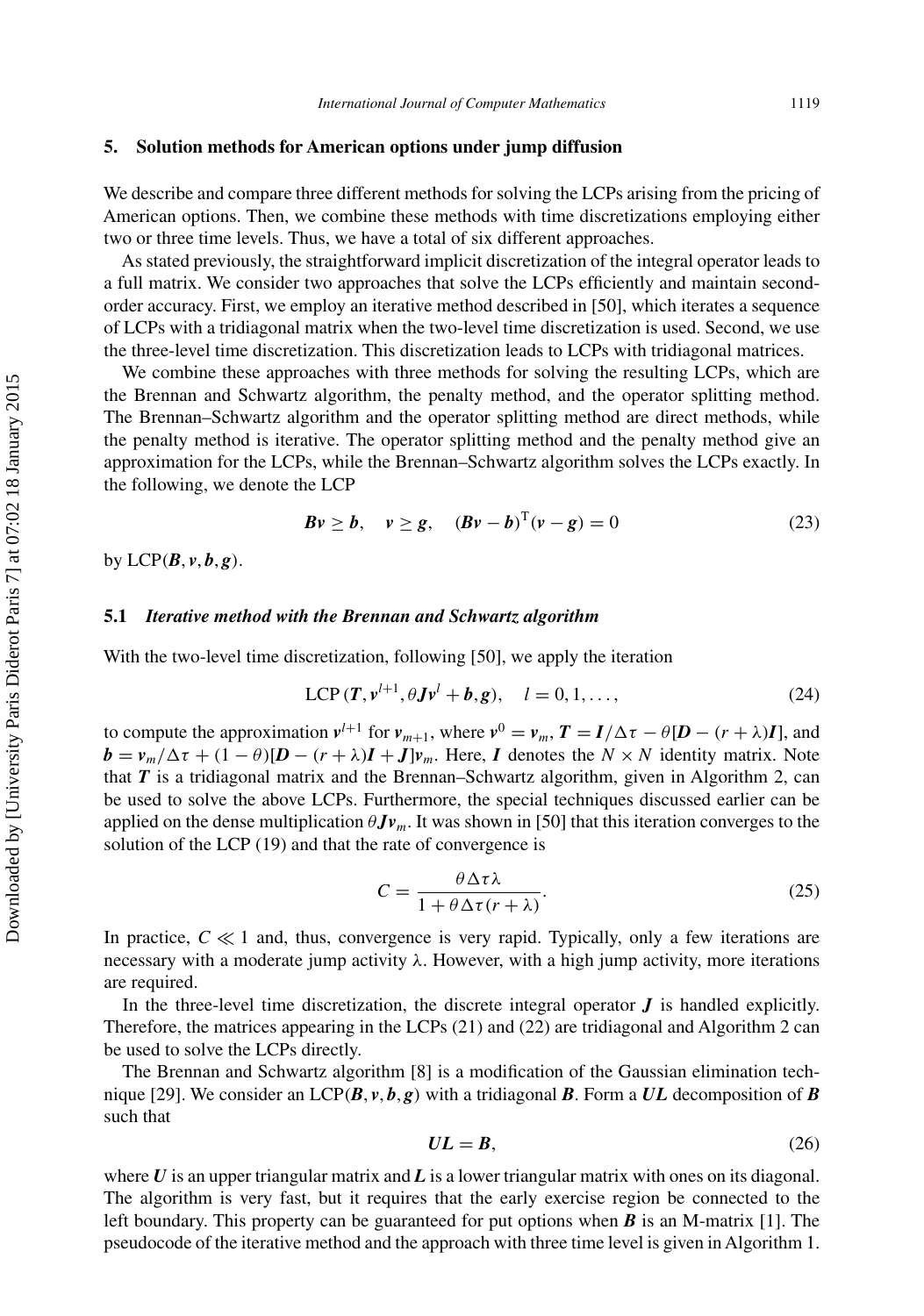**Algorithm 1:** Iterative method with the Brennan–Schwartz algorithm.

# **1 begin 2 for**  $m = 1, ..., M - 1$  **do 3 if** *time discretization not created or needs to be changed* **then 4**  $\vert$  *T* **=** *implicit\_tridiagonal\_part* $(\Delta \tau, \theta, m, \mathbf{D})$ **,** *three\_levels)*  $5 \mid |U, L] = ul(T)$ **6 if** *three\_levels* **then 7 if** *m=1* **then 8 b** =  $v_m/\Delta \tau + Jv_m$ **9 else** 10 **b** =  $v_{m-1}/2\Delta\tau$  +  $D(v_{m-1}/2) - (r + \lambda)v_m + Jv_m$ **11**  $\vert$  *v*<sub>*m*+1</sub> = *bsalg*(*U*, *L*, *b*, *g*) // Call Algorithm 2 **12 else** 13 **b** =  $v_m/\Delta \tau + (1 - \theta)(Dv_m + Jv_m)$ // Use iterative method **14**  $l = 0$ ,  $v^l = v_m$ **15 repeat 16**  $v^{l+1} = b \, \text{salg}(U, L, b + \theta J v^l, g)$ 17  $| \cdot | \cdot | \cdot l = l + 1$ **18**  $\|\cdot\|$  **until**  $\|\nu^l - \nu^{l-1}\|_2 < 10^{-8} \|\mathbf{b}\|_2$ 19  $v_{m+1} = v^l$

**Algorithm 2:** The Brennan–Schwartz algorithm.

**input** : A *UL* decomposition of the tridiagonal matrix *B*, vectors *b*, *g* **output**: Solution vector  $v$  of  $LCP(B, v, b, g)$ . **function**  $v = bsalg(U, L, b, g)$ **2 begin**  $y = U^{-1}b$   $v_1 = \max\{y_1, g_1\}$  **for**  $i = 2, ..., N$  **do**  $\vert \psi_i = \max\{y_i - L_{i,i-1}v_{i-1}, g_i\}$ 

## **5.2** *Operator splitting method*

The operator splitting approach forAmerican option pricing was proposed by Ikonen and Toivanen [\[28\]](#page-23-0). It is based on an alternative formulation of the LCP  $(9)$  with a Lagrange multiplier  $\Psi$  as follows:

$$
(\nu_{\tau} - Lv) = \Psi,
$$
  
\n
$$
\Psi \ge 0, \quad \nu \ge g, \quad \Psi(\nu - g) = 0.
$$
\n(27)

The operator splitting method approximates the LCP and, thus, it introduces additional error. It was shown in [\[30](#page-23-0)] that the Crank–Nicolson discretization and the operator splitting method based on it have the same order of accuracy.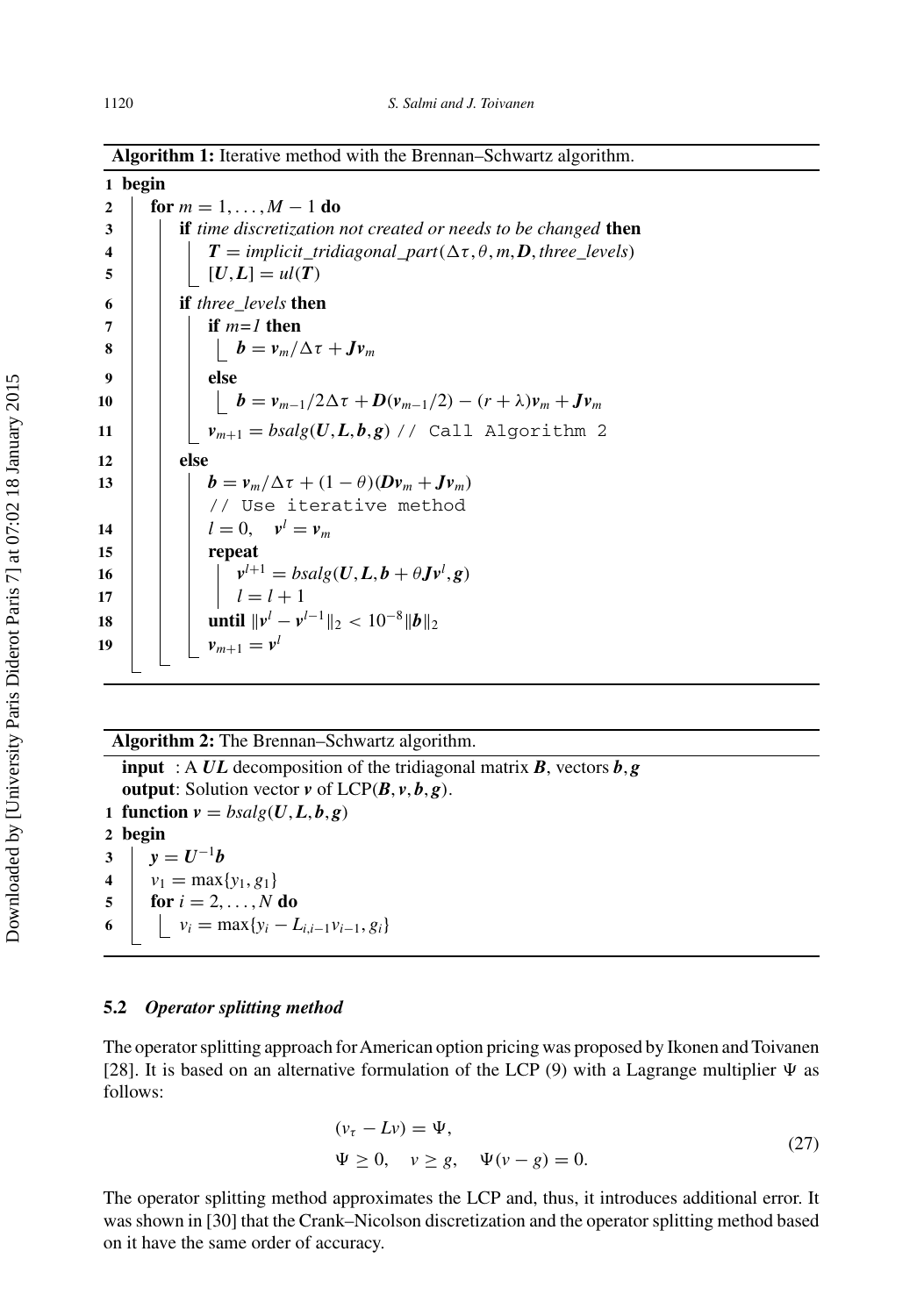<span id="page-11-0"></span>For the two-level time discretization, the operator splitting method reads

$$
\frac{\tilde{\mathbf{v}}_{m+1} - \mathbf{v}_m}{\Delta \tau} - \mathbf{D}(\theta \tilde{\mathbf{v}}_{m+1} + (1 - \theta)\mathbf{v}_m) - \mathbf{J}(\theta \tilde{\mathbf{v}}_{m+1} + (1 - \theta)\mathbf{v}_m) \n+ (r + \lambda)(\theta \tilde{\mathbf{v}}_{m+1} + (1 - \theta)\mathbf{v}_m) = \Psi_m,
$$
\n(28)

$$
\frac{\nu_{m+1} - \tilde{\nu}_{m+1}}{\Delta \tau} = \Psi_{m+1} - \Psi_m,
$$
\n
$$
\Psi_{m+1} \ge 0, \quad \nu_{m+1} \ge g, \quad (\Psi_{m+1})^{\mathrm{T}} (\nu_{m+1} - g) = 0,
$$
\n(29)

where  $\tilde{v}_{m+1}$  is an intermediate solution vector and  $\Psi_m$  is the discrete Lagrange multiplier.

Each time step is split into two parts. First, in order to obtain the intermediate solution vector  $\tilde{v}_{m+1}$ , the modified system of linear equations (28) is solved. Second, the intermediate solution  $\tilde{\mathbf{v}}_{m+1}$  is projected to be feasible, and the Lagrange multiplier  $\Psi_m$  is updated to satisfy Equation (29). This can be performed componentwise following the update rule described by the pseudocode given in Algorithm 4.

The computational cost of the operator splitting method is dominated by the first step, where a system of linear equations needs to be solved. We can employ an iteration proposed by Tavella and Randall [\[51](#page-24-0)] to solve the system with a full matrix. This iteration reads

$$
v^{l+1} = T^{-1}(\theta J v^l + b), \quad l = 0, 1, ..., \tag{30}
$$

where  $v^0$ ,  $\boldsymbol{T}$ , and  $\boldsymbol{b}$  are defined in a way the same as for iteration [\(24\)](#page-9-0).

In the case of the three-level time discretization, we employ the operator splitting method formulated in [\[37](#page-24-0)], which reads

$$
\frac{\tilde{\mathbf{v}}_{m+1} - \mathbf{v}_m}{\Delta \tau} - \mathbf{D} \tilde{\mathbf{v}}_{m+1} - \mathbf{J} \mathbf{v}_m + (r + \lambda) \mathbf{v}_m = \Psi_m,\tag{31}
$$

$$
\frac{\nu_{m+1} - \tilde{\nu}_{m+1}}{\Delta \tau} = \Psi_{m+1} - \Psi_m,
$$
  

$$
\Psi_{m+1} \ge 0, \quad \nu_{m+1} \ge g, \quad (\Psi_{m+1})^{\mathrm{T}} (\nu_{m+1} - g) = 0
$$
 (32)

for  $m = 1$  and

$$
\frac{\tilde{\mathbf{v}}_{m+1} - \mathbf{v}_{m-1}}{2\Delta\tau} - \mathbf{D}\left(\frac{\tilde{\mathbf{v}}_{m+1} + \mathbf{v}_{m-1}}{2}\right) - \mathbf{J}\mathbf{v}_m + (r + \lambda)\mathbf{v}_m = \Psi_m,\tag{33}
$$

$$
\frac{\mathbf{v}_{m+1} - \tilde{\mathbf{v}}_{m+1}}{2\Delta \tau} = \mathbf{\Psi}_{m+1} - \mathbf{\Psi}_m,
$$
  

$$
\mathbf{\Psi}_{m+1} \ge \mathbf{0}, \quad \mathbf{v}_{m+1} \ge \mathbf{g}, \quad (\mathbf{\Psi}_{m+1})^{\mathrm{T}} (\mathbf{v}_{m+1} - \mathbf{g}) = 0
$$
 (34)

otherwise.

In the first step, the system of linear equations in Equations (31) and (33) is tridiagonal and can be solved efficiently with an *LU* decomposition. The update step is the same as the one used in the case of the two-level time discretization with the modification that  $2\Delta\tau$  is used instead of  $\Delta\tau$ for  $m > 1$ . The pseudocode for this approach is given in Algorithm 3.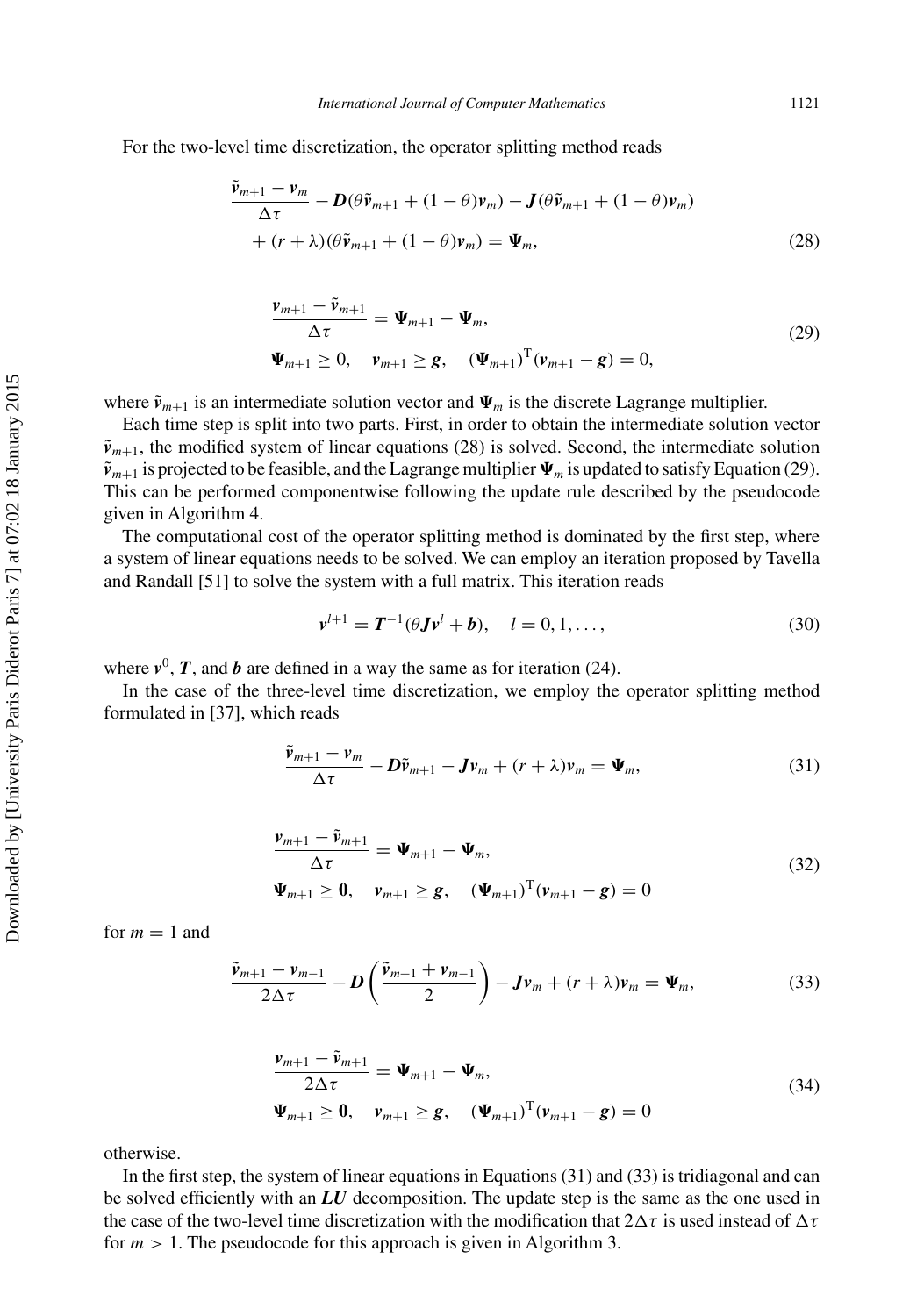**Algorithm 3:** Operator splitting method.

**1 begin 2**  $\psi = 0$  **for**  $m = 1, ..., M - 1$  **do if** *time discretization not created or needs to be changed* **then**  $\vert$  *T* **=** *implicit\_tridiagonal\_part***(** $\Delta \tau, \theta, m, D$ **,** *three\_levels***)**  $[L, U] = l u(T)$  **if** *three\_levels* **then if** *m=1* **then b** =  $v_m/\Delta \tau + Jv_m + \Psi$ **10 else b** =  $v_{m-1}/2\Delta\tau + D(v_{m-1}/2) - (r + \lambda)v_m + Jv_m + \Psi$ *v*<sub>*m*+1</sub> =  $U^{-1}L^{-1}b$   $[ \nu_{m+1}, \Psi ] = \text{update}(2\Delta \tau, g, \nu_{m+1}, \Psi)$  // Call Algorithm 4 **14 else b** =  $v_m/\Delta \tau + (1 - \theta)(Dv_m + Jv_m) + \Psi$  **|**  $l = 0$ ,  $v^l = v_m$ **17 repeat**  $\vert \ \ \vert \ \ \vert \ \ \psi^{l+1} = \bm{U}^{-1}\bm{L}^{-1}(\bm{b} + \theta \bm{J} \bm{\nu}^{l})$   $[\psi^{l+1}, \Psi] = update(\Delta \tau, g, \psi^{l+1}, \Psi)$  **l**  $l = l + 1$   $\|\cdot\|$  **until**  $\|\nu^l - \nu^{l-1}\|_2 < 10^{-8} \|\mathbf{b}\|_2$ **i i v**<sub>*m*+1</sub> =  $v^l$ 

**Algorithm 4:** Update algorithm for the operator splitting method.

**input** :  $\Delta \tau$  and vectors *g*, *v*,  $\Psi$ **output**: Updated vectors *v* and . **1** function  $[\nu, \Psi] = update(\Delta \tau, g, \nu, \Psi)$ **2 begin 3 for**  $n = 1$  **to**  $N$  **do 4 if**  $v_n - \Delta \tau \Psi_n - g_n > 0$  then **5**  $v_n = v_n - \Delta \tau \Psi_n$ 6 |  $\Psi_n = 0$ **7 else 8** |  $\downarrow \psi_n = \Psi_n + (g_n - v_n)/\Delta \tau$ **9**  $v_n = g_n$ 

## **5.3** *Penalty method*

The considered penalty method for jump-diffusion models was proposed by d'Halluin *et al.* [\[23](#page-23-0)]. They approximated the LCP [\(9\)](#page-6-0) by adding a penalty term for the violation of the early exercise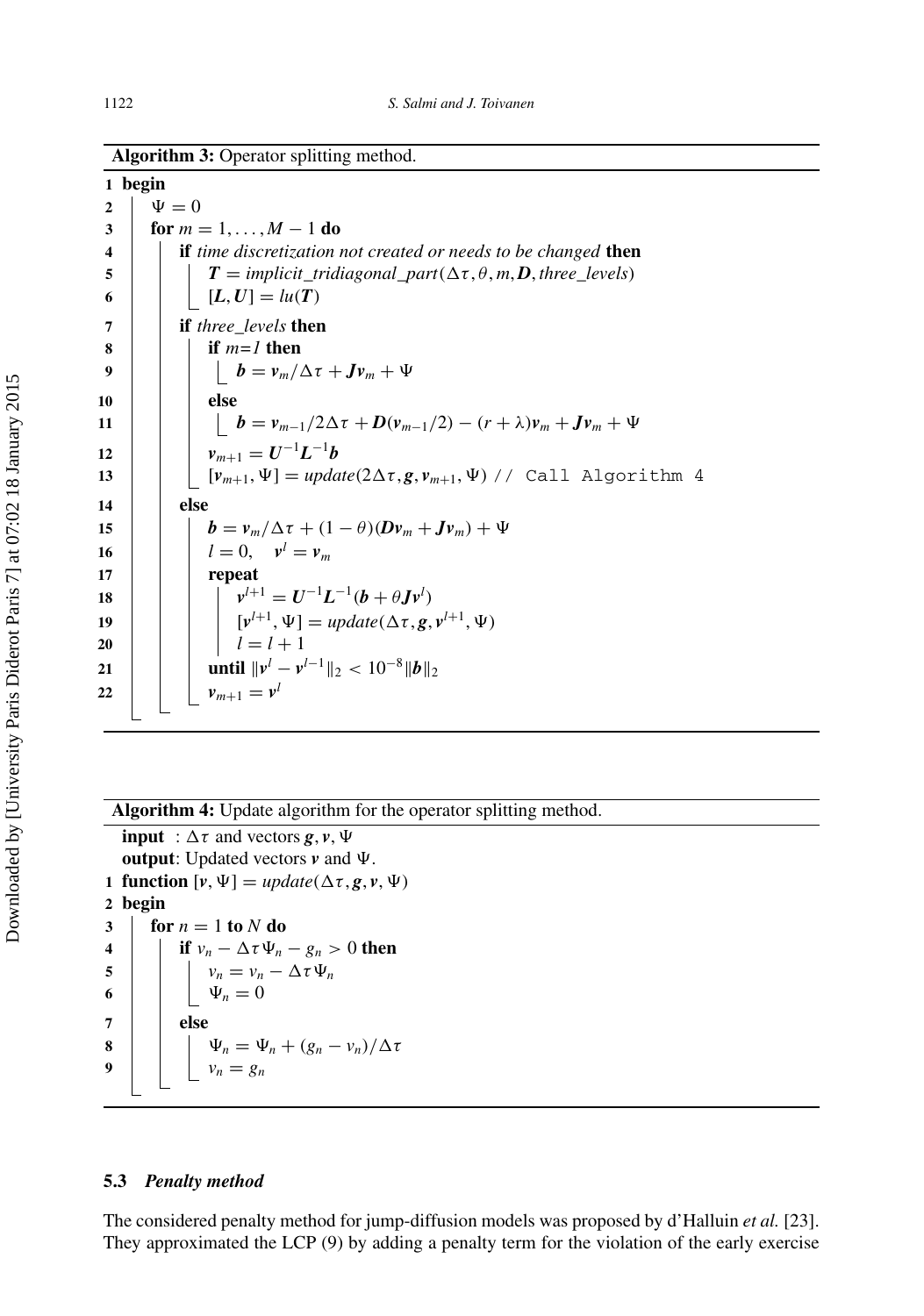<span id="page-13-0"></span>constraint into the PIDE [\(5\)](#page-6-0) as follows:

$$
v_{\tau} = Lv + \frac{1}{\epsilon} \max\{g - v, 0\},\tag{35}
$$

where  $\epsilon$  is a small positive penalty parameter. This formulation leads to a nonlinear and non-smooth discretized system of equations.

A common approach to solve such a system is to employ a semismooth Newton method; see [\[32,61\]](#page-24-0), for example. Let  $P^l$  be a diagonal matrix defined by

$$
P_{n,n}^l = \begin{cases} \frac{1}{\epsilon} & \text{if } v_n^l < g_n, \\ 0 & \text{otherwise,} \end{cases} \quad n = 1, \dots, N. \tag{36}
$$

In the case of the three-level time discretization, we use the semismooth Newton iteration

$$
v^{l+1} = (C^l)^{-1} (b + P^l g), \quad l = 0, 1, 2, \dots,
$$
\n(37)

where  $C^l$  is a generalized Jacobian matrix given by

$$
\mathbf{C}^l = \frac{1}{\Delta \tau} \mathbf{I} - \mathbf{D} + (r + \lambda)\mathbf{I} + \mathbf{P}^l \quad \text{and} \quad \mathbf{b} = \mathbf{J} \mathbf{v}_m \quad \text{for } m = 1,
$$
 (38)

and

$$
C^{l} = \frac{1}{2\Delta\tau}I - \frac{1}{2}D + P^{l} \text{ and}
$$
  
\n
$$
b = \left[\frac{1}{2\Delta\tau}I + \frac{1}{2}D\right]v_{m-1} + [-(r+\lambda)I + J]v_m \text{ otherwise.}
$$
\n(39)

Note that the integral operator does not appear in the iteration. Thus, the resulting systems with  $C^l$  can be solved efficiently with an *LU* decomposition.

In the case of the two-level time discretization, a generalized Jacobian is a full matrix. Thus, the above semismooth Newton iteration would require solving linear problems with a full matrix. Instead, we employ an approximate semismooth Newton method described in [\[23](#page-23-0)[,52](#page-24-0)]. We use a tridiagonal approximation  $C^l$  without the discrete integral operator for the generalized Jacobian matrix. The approximate semismooth Newton iteration reads

$$
\mathbf{v}^{l+1} = (\mathbf{C}^{l})^{-1}(\mathbf{b} + \theta \mathbf{J}\mathbf{v}^{l} + \mathbf{P}^{l}\mathbf{g}), \quad l = 0, 1, 2, ..., \tag{40}
$$

which has been shown in [\[23\]](#page-23-0) to rapidly converge to the unique solution of Equation (35). In the above,  $C^l$  and **b** are given by

$$
C^{l} = \frac{1}{\Delta \tau} \mathbf{I} - \theta [\mathbf{D} - (r + \lambda)\mathbf{I}] + \mathbf{P}^{l} \text{ and}
$$
  
\n
$$
\mathbf{b} = \frac{1}{\Delta \tau} \mathbf{v}_{m} + (1 - \theta) [\mathbf{D} - (r + \lambda)\mathbf{I} + \mathbf{J}] \mathbf{v}_{m}.
$$
\n(41)

The pseudocode for the penalty method is given in Algorithm 5.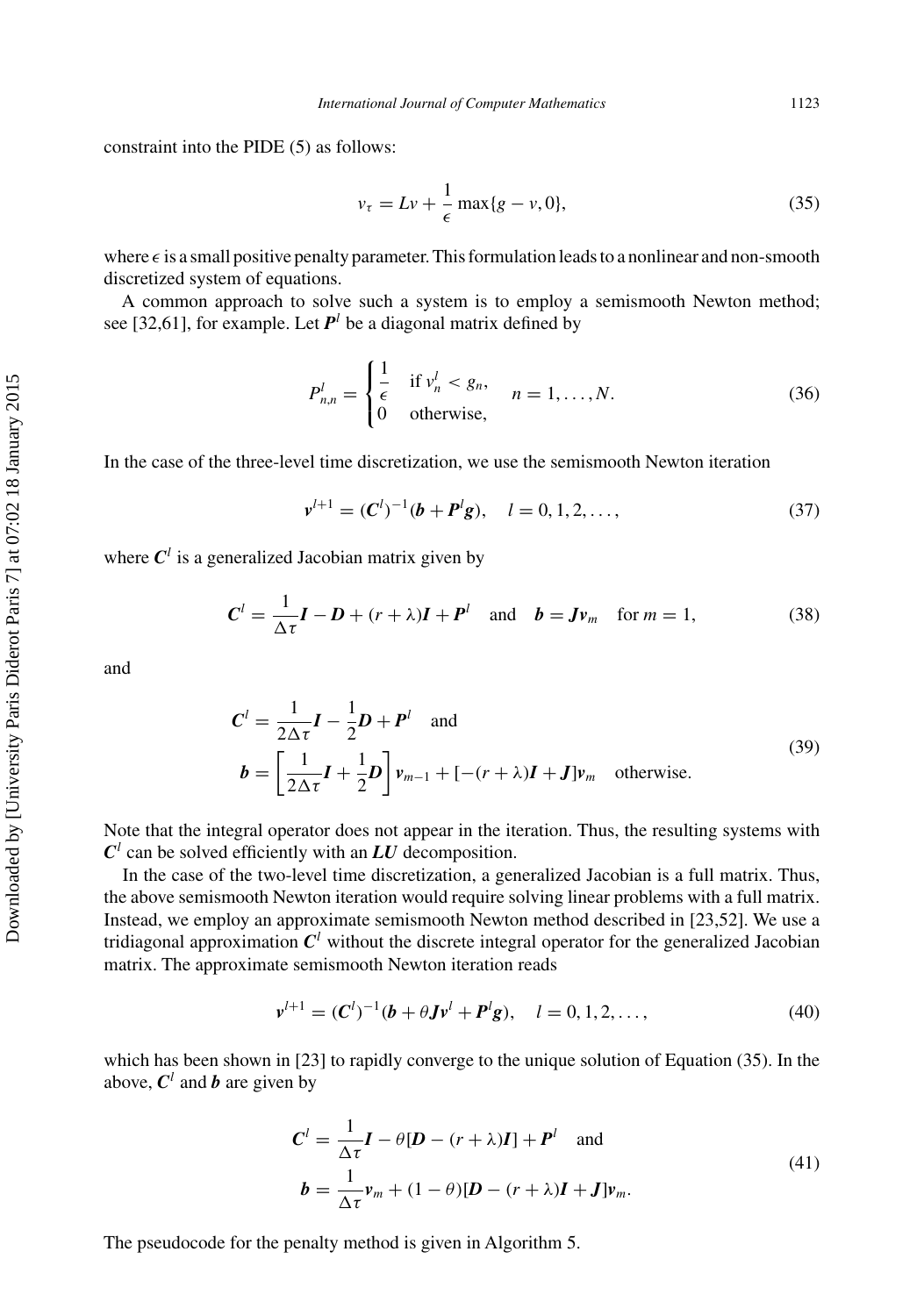<span id="page-14-0"></span>**Algorithm 5:** Penalty method.

|                  | 1 begin                                                                                                                       |
|------------------|-------------------------------------------------------------------------------------------------------------------------------|
| $\boldsymbol{2}$ | for $m = 1, , M - 1$ do                                                                                                       |
| 3                | if time discretization not created or needs to be changed then                                                                |
| 4                | $T = implicit\_tridiagonal\_part(\Delta \tau, \theta, m, D, three\_levels)$                                                   |
| 5                | $[L, U] = lu(T)$                                                                                                              |
| 6                | if three_levels then                                                                                                          |
| 7                | if $m=1$ then                                                                                                                 |
| 8                | $\bm{b} = \bm{\mathit{v}}_m / \Delta \tau + \bm{J} \bm{\mathit{v}}_m$                                                         |
| 9                | else                                                                                                                          |
| 10               | $\vert$ $\bm{b} = \bm{v}_{m-1}/2\Delta\tau + \bm{D}(\bm{v}_{m-1}/2) - (r+\lambda)\bm{v}_m + \bm{J}\bm{v}_m$                   |
| 11               | $l = 0, \quad v^l = v_m$                                                                                                      |
| 12               | repeat                                                                                                                        |
| 13               | for $n = 1, \ldots, N$ do                                                                                                     |
| 14               | if $v_n^l < g_n$ then                                                                                                         |
| 15               | $\left  \right ^{n} P_{n,n}^{l} = 1/\epsilon$                                                                                 |
| 16               | else                                                                                                                          |
| 17               | $\begin{bmatrix} P^l_{n,n}=0 \end{bmatrix}$                                                                                   |
| 18               | $v^{l+1} = U^{-1}L^{-1}(b + P^lg)$                                                                                            |
| 19               | $l = l + 1$                                                                                                                   |
| 20               | <b>until</b> $  v^{l} - v^{l-1}  _2 < 10^{-8}   b  _2$                                                                        |
| 21               | $v_{m+1} = v^{l}$                                                                                                             |
| 22               | else                                                                                                                          |
| 23               | $\boldsymbol{b} = \boldsymbol{v}_m/\Delta \tau + (1-\theta)(\boldsymbol{D}\boldsymbol{v}_m + \boldsymbol{J}\boldsymbol{v}_m)$ |
| 24               | $l=0, \quad v^l=v_m$                                                                                                          |
| 25               | repeat                                                                                                                        |
| 26               | for $n = 1, \ldots, N$ do                                                                                                     |
| 27               | if $v_n^l < g_n$ then                                                                                                         |
| 28               | $P_{n,n}^l=1/\epsilon$                                                                                                        |
| 29               | else                                                                                                                          |
| 30               | $P_{n,n}^l = 0$                                                                                                               |
| 31               | $v^{l+1} = U^{-1}L^{-1}(b + \theta Jv^{l} + P^{l}g)$                                                                          |
| 32               | $l = l + 1$                                                                                                                   |
| 33               | <b>until</b> $  v^l - v^{l-1}  _2 < 10^{-8}   b  _2$                                                                          |
| 34               | $v_{m+1} = v^l$                                                                                                               |
|                  |                                                                                                                               |

Table 1. Reference prices used in numerical experiments.

| Model and type                                                                          | Value at 90            | Value at 100          | Value at 110          |
|-----------------------------------------------------------------------------------------|------------------------|-----------------------|-----------------------|
| Kou, American put [23,52]                                                               | 10.005071              | 2.807879              | 0.561876              |
| Merton, American put [24,37]                                                            | 10.003822              | 3.241251              | 1.419803              |
| Kou, American put (second parameter set)<br>Merton, American put (second parameter set) | 10.698208<br>19.948906 | 6.417275<br>18.246332 | 4.624099<br>16.666925 |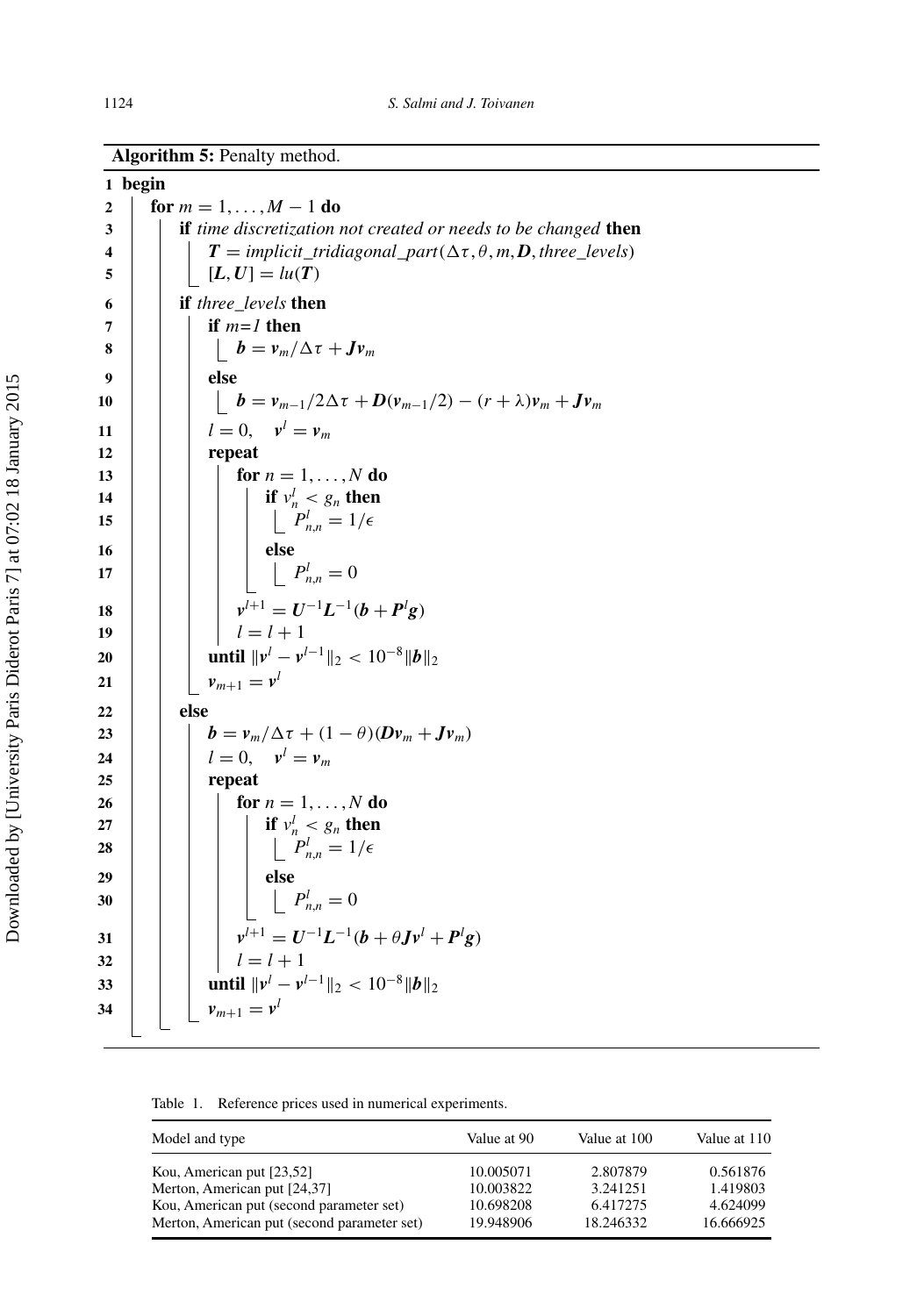<span id="page-15-0"></span>

|                       |                  |                  |                         | Two time levels, error at |                         | Three time levels, error at |                         |                         |  |
|-----------------------|------------------|------------------|-------------------------|---------------------------|-------------------------|-----------------------------|-------------------------|-------------------------|--|
| Method                | $\boldsymbol{N}$ | $\boldsymbol{M}$ | $x = 90$                | $x = 100$                 | $x = 110$               | $x=90$                      | $x = 100$               | $x = 110$               |  |
| Iterative method with | 51               | 20               | $1.504 \times 10^{-1}$  | $-8.030 \times 10^{-3}$   | $1.047 \times 10^{-1}$  | $1.504 \times 10^{-1}$      | $-7.550 \times 10^{-3}$ | $1.046 \times 10^{-1}$  |  |
| the Brennan-Schwartz  | 101              | 40               | $2.114 \times 10^{-2}$  | $-1.201 \times 10^{-1}$   | $-3.488 \times 10^{-2}$ | $2.112 \times 10^{-2}$      | $-1.192 \times 10^{-1}$ | $-3.494 \times 10^{-2}$ |  |
| algorithm             | 201              | 80               | $-5.071 \times 10^{-3}$ | $-3.000 \times 10^{-2}$   | $-5.804 \times 10^{-3}$ | $-5.071 \times 10^{-3}$     | $-2.983 \times 10^{-2}$ | $-5.820 \times 10^{-3}$ |  |
|                       | 401              | 160              | $-4.264 \times 10^{-3}$ | $-7.636 \times 10^{-3}$   | $-1.552 \times 10^{-3}$ | $-4.275 \times 10^{-3}$     | $-7.541 \times 10^{-3}$ | $-1.538 \times 10^{-3}$ |  |
|                       | 801              | 320              | $-3.127 \times 10^{-4}$ | $-1.970 \times 10^{-3}$   | $-4.153 \times 10^{-4}$ | $-3.120 \times 10^{-4}$     | $-1.939 \times 10^{-3}$ | $-4.089 \times 10^{-4}$ |  |
|                       | 1601             | 640              | $-1.006 \times 10^{-4}$ | $-5.141 \times 10^{-4}$   | $-1.127 \times 10^{-4}$ | $-1.005 \times 10^{-4}$     | $-5.075 \times 10^{-4}$ | $-1.116 \times 10^{-4}$ |  |
| Operator method       | 51               | 20               | $1.504 \times 10^{-1}$  | $-8.030 \times 10^{-3}$   | $1.047 \times 10^{-1}$  | $1.504 \times 10^{-1}$      | $-7.666 \times 10^{-3}$ | $1.046 \times 10^{-1}$  |  |
|                       | 101              | 40               | $2.114 \times 10^{-2}$  | $-1.201 \times 10^{-1}$   | $-3.488 \times 10^{-2}$ | $2.108 \times 10^{-2}$      | $-1.195 \times 10^{-1}$ | $-3.502 \times 10^{-2}$ |  |
|                       | 201              | 80               | $-5.071 \times 10^{-3}$ | $-2.999 \times 10^{-2}$   | $-5.804 \times 10^{-3}$ | $-5.071 \times 10^{-3}$     | $-2.971 \times 10^{-2}$ | $-5.812 \times 10^{-3}$ |  |
|                       | 401              | 160              | $-4.263 \times 10^{-3}$ | $-7.635 \times 10^{-3}$   | $-1.552 \times 10^{-3}$ | $-4.316 \times 10^{-3}$     | $-7.536 \times 10^{-3}$ | $-1.557 \times 10^{-3}$ |  |
|                       | 801              | 320              | $-3.077 \times 10^{-4}$ | $-1.969 \times 10^{-3}$   | $-4.150 \times 10^{-4}$ | $-1.925 \times 10^{-4}$     | $-1.916 \times 10^{-3}$ | $-4.151 \times 10^{-4}$ |  |
|                       | 1601             | 640              | $-9.695 \times 10^{-5}$ | $-5.113 \times 10^{-4}$   | $-1.122 \times 10^{-4}$ | $-4.188 \times 10^{-5}$     | $-4.727 \times 10^{-4}$ | $-1.076 \times 10^{-4}$ |  |
| Penalty method        | 51               | 20               | $1.504 \times 10^{-1}$  | $-8.030 \times 10^{-3}$   | $1.047 \times 10^{-1}$  | $1.504\times10^{-1}$        | $-7.550 \times 10^{-3}$ | $1.046 \times 10^{-1}$  |  |
|                       | 101              | 40               | $2.114 \times 10^{-2}$  | $-1.201 \times 10^{-1}$   | $-3.488 \times 10^{-2}$ | $2.112 \times 10^{-2}$      | $-1.192 \times 10^{-1}$ | $-3.494 \times 10^{-2}$ |  |
|                       | 201              | 80               | $-5.071 \times 10^{-3}$ | $-3.000 \times 10^{-2}$   | $-5.804 \times 10^{-3}$ | $-5.072 \times 10^{-3}$     | $-2.983 \times 10^{-2}$ | $-5.820 \times 10^{-3}$ |  |
|                       | 401              | 160              | $-4.264 \times 10^{-3}$ | $-7.636 \times 10^{-3}$   | $-1.552 \times 10^{-3}$ | $-4.276 \times 10^{-3}$     | $-7.541 \times 10^{-3}$ | $-1.538 \times 10^{-3}$ |  |
|                       | 801              | 320              | $-3.129 \times 10^{-4}$ | $-1.970 \times 10^{-3}$   | $-4.153 \times 10^{-4}$ | $-3.123 \times 10^{-4}$     | $-1.939 \times 10^{-3}$ | $-4.089 \times 10^{-4}$ |  |
|                       | 1601             | 640              | $-1.007 \times 10^{-4}$ | $-5.141 \times 10^{-4}$   | $-1.127 \times 10^{-4}$ | $-1.007 \times 10^{-4}$     | $-5.076 \times 10^{-4}$ | $-1.116 \times 10^{-4}$ |  |

Table 2. Pricing errors for an American pu<sup>t</sup> option under Kou's model with the first parameter set.

 $1.046\times10^{-1}$ 

 $-1.538 \times 10^{-3}$ 

 $-4.089 \times 10^{-4}$ 

 $-1.116 \times 10^{-4}$ 

 $1.046 \times 10^{-1}$ <br>-3.502 × 10<sup>-2</sup>.

 $-5.812 \times 10^{-3}$ 

 $-1.557 \times 10^{-3}$ 

 $1.046 \times 10^{-1}$ <br>-3.494 × 10<sup>-2</sup>.

 $-5.820 \times 10^{-3}$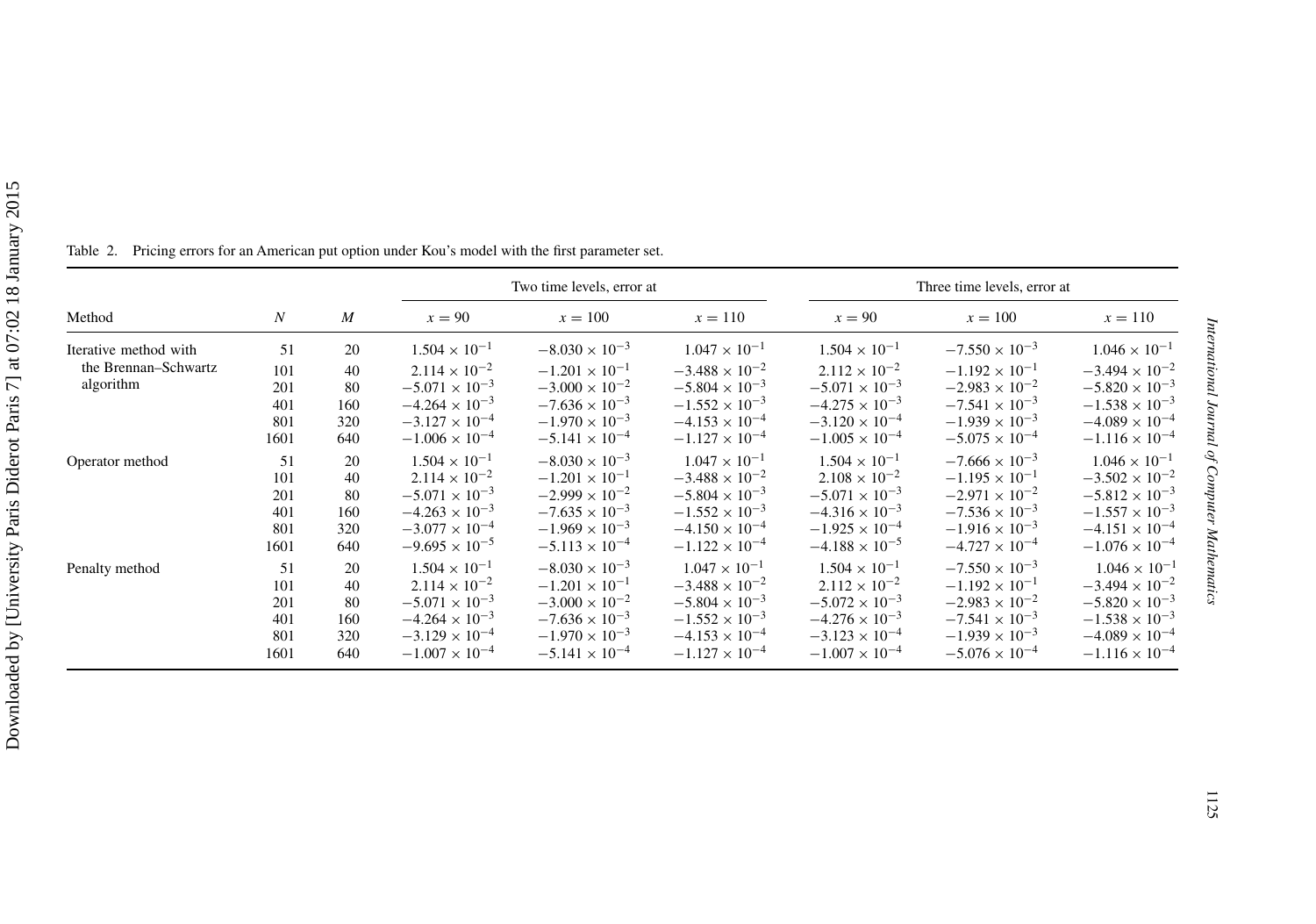### <span id="page-16-0"></span>**6. Numerical experiments**

This section presents numerical results computed with the selection of methods described earlier for pricing American options under jump diffusion. The first set of experiments is performed under parameters that are the same as those used in [\[23,24](#page-23-0)[,37,52](#page-24-0)], which are given by

$$
\sigma = 0.15
$$
,  $r = 0.05$ ,  $T = 0.25$ ,  $K = 100$ , and  $\lambda = 0.1$ . (42)

The second set of parameters is chosen as

$$
\sigma = 0.1, \quad r = 0.1, \quad T = 1, \quad K = 100, \quad \text{and} \quad \lambda = 0.5,\tag{43}
$$

where we have noticeably longer maturity *T* and higher jump intensity  $\lambda$ . The jump distribution parameters are not changed between experiments. For Kou's model, the jump parameters are given by

$$
\alpha_1 = 3.0465
$$
,  $\alpha_2 = 3.0775$ , and  $p = 0.3445$ , (44)

and for Merton's model, they are given by

$$
\gamma = -0.9 \quad \text{and} \quad \delta = 0.45. \tag{45}
$$

A uniform grid with N nodes is used and the truncation boundary is set to  $X = 400$ . The number of time steps is *M*. The parameter  $\theta$  for the Rannacher scheme is set to  $\theta = 1$  (the implicit Euler method) for the first time step  $m = 1$  and  $\theta = 0.5$  (the Crank–Nicolson method) for  $m > 1$ . The stopping criterion for the iterations [\(24\)](#page-9-0), [\(30\)](#page-11-0), [\(37\)](#page-13-0), and [\(40\)](#page-13-0) is chosen as  $||v^{l+1} - v^{l}||_2 < 10^{-8}||b||_2$ . The penalty parameter for the penalty method is set to  $\epsilon = 10^{-4}$ .

We present the numerical results for American put options under Kou's and Merton's model. The reference prices for these options are given in Table [1.](#page-14-0) For the second set of parameters, we computed the reference prices numerically with a fine grid of  $N = 25,601, M = 10,240$ . The computations were performed on a PC with a 2.3 GHz Intel Xeon E5410 processor. The code

Table 3. CPU times, total iteration counts, and ratios of convergence for an American put option under Kou's model with the first parameter set.

|                    |      |     |       | Two time levels |           |       | Three time levels |           |  |  |
|--------------------|------|-----|-------|-----------------|-----------|-------|-------------------|-----------|--|--|
| Method             | N    | M   | Ratio | Iterations      | Time (ms) | Ratio | Iterations        | Time (ms) |  |  |
| Iterative method   | 51   | 20  |       | 60              | 0.3       |       |                   | 0.2       |  |  |
| with the Brennan-  | 101  | 40  | 1.45  | 120             | 0.4       | 1.46  |                   | 0.2       |  |  |
| Schwartz algorithm | 201  | 80  | 4.09  | 191             | 1.1       | 4.09  |                   | 0.6       |  |  |
|                    | 401  | 160 | 3.49  | 320             | 3.4       | 3.50  |                   | 1.8       |  |  |
|                    | 801  | 320 | 4.36  | 640             | 11.7      | 4.39  |                   | 6.4       |  |  |
|                    | 1601 | 640 | 3.80  | 1280            | 42.4      | 3.79  |                   | 20.9      |  |  |
| Operator splitting | 51   | 20  |       | 61              | 0.3       |       |                   | 0.2       |  |  |
| method             | 101  | 40  | 1.45  | 122             | 0.4       | 1.45  |                   | 0.2       |  |  |
|                    | 201  | 80  | 4.09  | 244             | 1.3       | 4.11  |                   | 0.6       |  |  |
|                    | 401  | 160 | 3.49  | 469             | 4.6       | 3.48  |                   | 1.8       |  |  |
|                    | 801  | 320 | 4.36  | 804             | 13.8      | 4.48  |                   | 6.4       |  |  |
|                    | 1601 | 640 | 3.82  | 1404            | 46.7      | 4.05  |                   | 21.5      |  |  |
| Penalty method     | 51   | 20  |       | 61              | 0.2       |       | 41                | 0.2       |  |  |
|                    | 101  | 40  | 1.45  | 121             | 0.4       | 1.46  | 83                | 0.3       |  |  |
|                    | 201  | 80  | 4.09  | 193             | 1.1       | 4.09  | 164               | 0.8       |  |  |
|                    | 401  | 160 | 3.49  | 330             | 3.5       | 3.50  | 330               | 2.8       |  |  |
|                    | 801  | 320 | 4.36  | 658             | 11.5      | 4.39  | 657               | 9.4       |  |  |
|                    | 1601 | 640 | 3.80  | 1314            | 43.0      | 3.79  | 1318              | 34.3      |  |  |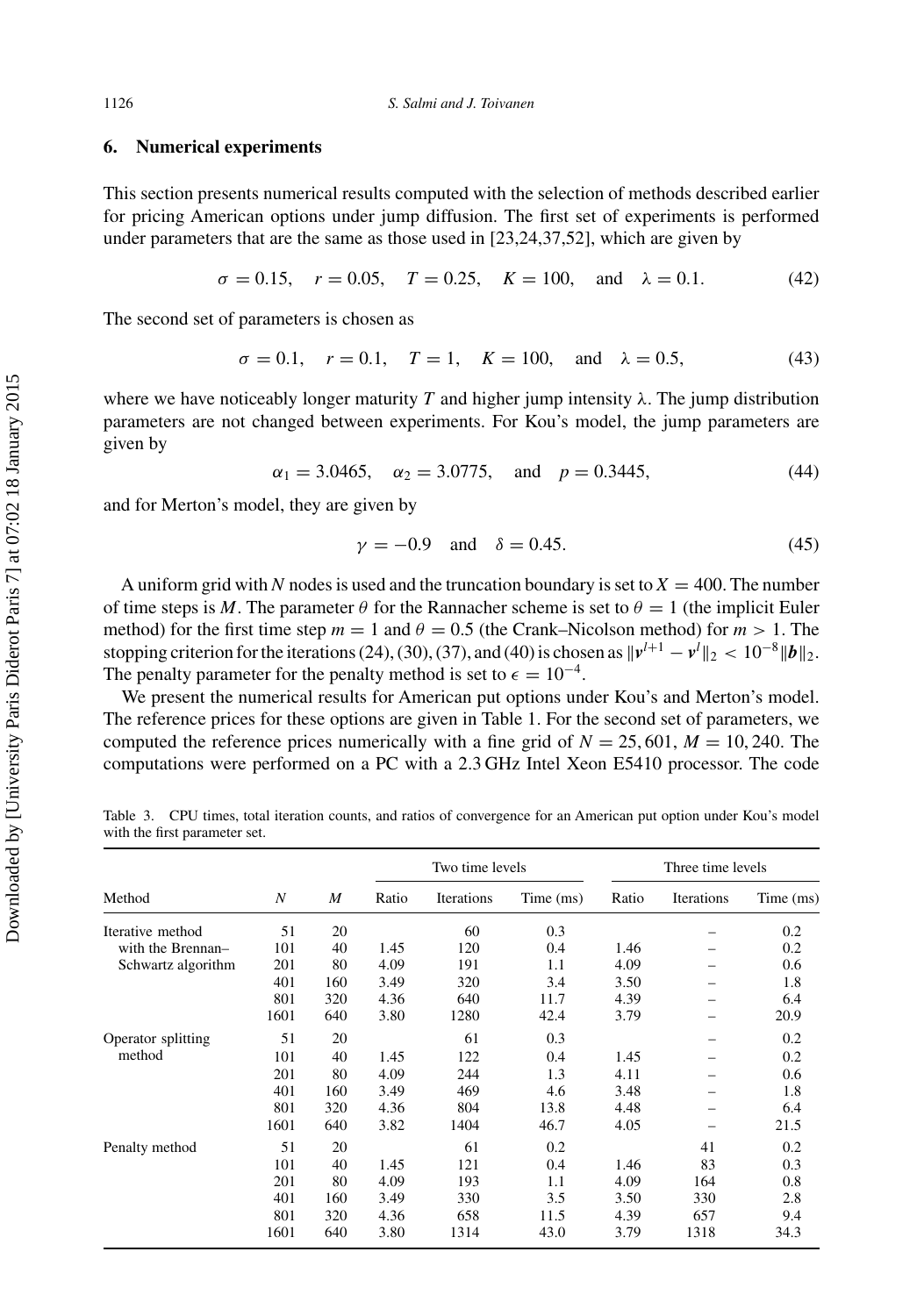|                    |                  |     |                         | Two time levels, error at |                         |                         | Three time levels, error at |                         |
|--------------------|------------------|-----|-------------------------|---------------------------|-------------------------|-------------------------|-----------------------------|-------------------------|
| Method             | $\boldsymbol{N}$ | M   | $x = 90$                | $x = 100$                 | $x = 110$               | $x=90$                  | $x = 100$                   | $x = 110$               |
| Iterative method   | 51               | 20  | $1.758 \times 10^{-1}$  | $-1.028 \times 10^{-1}$   | $4.888 \times 10^{-2}$  | $1.758 \times 10^{-1}$  | $-1.026 \times 10^{-1}$     | $4.900 \times 10^{-2}$  |
| with the Brennan-  | 101              | 40  | $2.505 \times 10^{-2}$  | $-1.295 \times 10^{-1}$   | $-3.598 \times 10^{-2}$ | $2.510 \times 10^{-2}$  | $-1.286 \times 10^{-1}$     | $-3.596 \times 10^{-2}$ |
| Schwartz algorithm | 201              | 80  | $-3.822 \times 10^{-3}$ | $-3.254 \times 10^{-2}$   | $-6.438 \times 10^{-3}$ | $-3.822 \times 10^{-3}$ | $-3.226 \times 10^{-2}$     | $-6.410 \times 10^{-3}$ |
|                    | 401              | 160 | $-3.822 \times 10^{-3}$ | $-8.266 \times 10^{-3}$   | $-1.693 \times 10^{-3}$ | $-3.822 \times 10^{-3}$ | $-8.183 \times 10^{-3}$     | $-1.681 \times 10^{-3}$ |
|                    | 801              | 320 | $-8.635 \times 10^{-4}$ | $-2.128 \times 10^{-3}$   | $-4.459 \times 10^{-4}$ | $-8.662 \times 10^{-4}$ | $-2.105 \times 10^{-3}$     | $-4.424 \times 10^{-4}$ |
|                    | 1601             | 640 | $-2.916 \times 10^{-4}$ | $-5.517 \times 10^{-4}$   | $-1.177 \times 10^{-4}$ | $-2.907 \times 10^{-4}$ | $-5.464 \times 10^{-4}$     | $-1.169 \times 10^{-4}$ |
| Operator splitting | 51               | 20  | $1.758 \times 10^{-1}$  | $-1.028 \times 10^{-1}$   | $4.888 \times 10^{-2}$  | $1.758 \times 10^{-1}$  | $-1.027 \times 10^{-1}$     | $4.898 \times 10^{-2}$  |
| method             | 101              | 40  | $2.505 \times 10^{-2}$  | $-1.295 \times 10^{-1}$   | $-3.598 \times 10^{-2}$ | $2.477 \times 10^{-2}$  | $-1.293 \times 10^{-1}$     | $-3.607 \times 10^{-2}$ |
|                    | 201              | 80  | $-3.822 \times 10^{-3}$ | $-3.253 \times 10^{-2}$   | $-6.438 \times 10^{-3}$ | $-3.822 \times 10^{-3}$ | $-3.224 \times 10^{-2}$     | $-6.410 \times 10^{-3}$ |
|                    | 401              | 160 | $-3.822 \times 10^{-3}$ | $-8.265 \times 10^{-3}$   | $-1.693 \times 10^{-3}$ | $-3.822 \times 10^{-3}$ | $-8.163 \times 10^{-3}$     | $-1.697 \times 10^{-3}$ |
|                    | 801              | 320 | $-8.583 \times 10^{-4}$ | $-2.127 \times 10^{-3}$   | $-4.458 \times 10^{-4}$ | $-7.270 \times 10^{-4}$ | $-2.052 \times 10^{-3}$     | $-4.418 \times 10^{-4}$ |
|                    | 1601             | 640 | $-2.875 \times 10^{-4}$ | $-5.492 \times 10^{-4}$   | $-1.173 \times 10^{-4}$ | $-1.955 \times 10^{-4}$ | $-5.036 \times 10^{-4}$     | $-1.125 \times 10^{-4}$ |
| Penalty method     | 51               | 20  | $1.758 \times 10^{-1}$  | $-1.029 \times 10^{-1}$   | $4.888 \times 10^{-2}$  | $1.758 \times 10^{-1}$  | $-1.026 \times 10^{-1}$     | $4.900 \times 10^{-2}$  |
|                    | 101              | 40  | $2.505 \times 10^{-2}$  | $-1.295 \times 10^{-1}$   | $-3.598 \times 10^{-2}$ | $2.509 \times 10^{-2}$  | $-1.286 \times 10^{-1}$     | $-3.596 \times 10^{-2}$ |
|                    | 201              | 80  | $-3.822 \times 10^{-3}$ | $-3.254 \times 10^{-2}$   | $-6.438 \times 10^{-3}$ | $-3.823 \times 10^{-3}$ | $-3.226 \times 10^{-2}$     | $-6.410 \times 10^{-3}$ |
|                    | 401              | 160 | $-3.822 \times 10^{-3}$ | $-8.266 \times 10^{-3}$   | $-1.693 \times 10^{-3}$ | $-3.822 \times 10^{-3}$ | $-8.183 \times 10^{-3}$     | $-1.681 \times 10^{-3}$ |
|                    | 801              | 320 | $-8.638 \times 10^{-4}$ | $-2.128 \times 10^{-3}$   | $-4.460 \times 10^{-4}$ | $-8.668 \times 10^{-4}$ | $-2.105 \times 10^{-3}$     | $-4.424 \times 10^{-4}$ |
|                    | 1601             | 640 | $-2.916 \times 10^{-4}$ | $-5.518 \times 10^{-4}$   | $-1.177 \times 10^{-4}$ | $-2.908 \times 10^{-4}$ | $-5.464 \times 10^{-4}$     | $-1.169 \times 10^{-4}$ |

<span id="page-17-0"></span>Table 4. Pricing errors for an American pu<sup>t</sup> option under Merton's model with the first parameter set.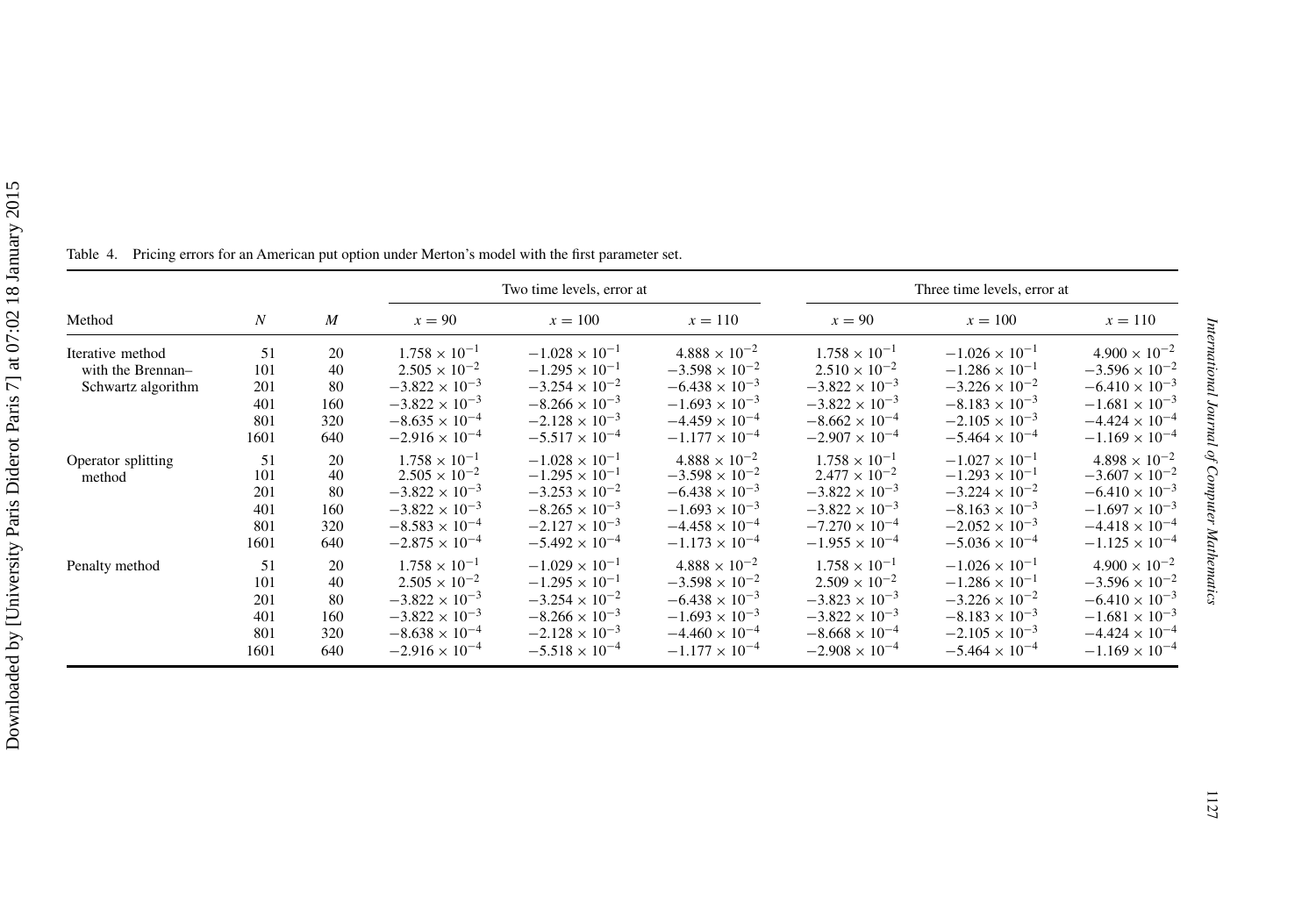|                           |      | M   |       | Two time levels |           | Three time levels |            |           |
|---------------------------|------|-----|-------|-----------------|-----------|-------------------|------------|-----------|
| Method                    | N    |     | Ratio | Iterations      | Time (ms) | Ratio             | Iterations | Time (ms) |
| Iterative method with     | 51   | 20  |       | 60              | 0.9       |                   |            | 0.3       |
| the Brennan-Schwartz      | 101  | 40  | 1.53  | 120             | 2.5       | 1.54              |            | 0.8       |
| algorithm                 | 201  | 80  | 4.10  | 240             | 9.5       | 4.10              |            | 2.7       |
|                           | 401  | 160 | 3.60  | 321             | 27.5      | 3.60              |            | 10.6      |
|                           | 801  | 320 | 3.96  | 640             | 115.7     | 3.96              |            | 40.2      |
|                           | 1601 | 640 | 3.68  | 1280            | 531.0     | 3.68              |            | 183.1     |
| Operator splitting method | 51   | 20  |       | 61              | 0.8       |                   |            | 0.3       |
|                           | 101  | 40  | 1.53  | 123             | 2.6       | 1.53              |            | 0.8       |
|                           | 201  | 80  | 4.10  | 246             | 9.6       | 4.13              |            | 2.7       |
|                           | 401  | 160 | 3.60  | 488             | 37.7      | 3.61              |            | 10.3      |
|                           | 801  | 320 | 3.96  | 911             | 147.6     | 4.13              |            | 40.4      |
|                           | 1601 | 640 | 3.70  | 1471            | 579.0     | 4.02              |            | 183.6     |
| Penalty method            | 51   | 20  |       | 61              | 0.8       |                   | 41         | 0.4       |
|                           | 101  | 40  | 1.53  | 121             | 2.6       | 1.54              | 83         | 0.8       |
|                           | 201  | 80  | 4.10  | 241             | 8.8       | 4.10              | 165        | 2.9       |
|                           | 401  | 160 | 3.60  | 330             | 28.1      | 3.60              | 329        | 10.8      |
|                           | 801  | 320 | 3.96  | 658             | 117.1     | 3.96              | 659        | 43.2      |
|                           | 1601 | 640 | 3.68  | 1314            | 538.7     | 3.68              | 1316       | 197.1     |

Table 5. CPU times, total iteration counts, and ratios of convergence for an American put option under Merton's model with the first parameter set.

was run on Matlab; however, the solution routine was compiled from a MEX-file written in the C language.

The pricing errors at  $x = 90, 100$ , and 110 for an American put option under Kou's model with the first parameter set are listed in Table [2](#page-15-0) with different values of *N* and *M*. Total iteration counts, CPU times and the ratios of consecutive errors are reported in Table [3.](#page-16-0) The corresponding results for the American put option under Merton's model are given in Tables [4](#page-17-0) and 5. The ratios of errors at  $x = 90$ , 100, and 110 are computed using the  $l_2$ -norm. The pricing errors for the second set of experiments are given in Tables [6](#page-19-0) and [7,](#page-20-0) and the convergence information is given in Tables [8](#page-21-0) and [9.](#page-21-0) The absolute pricing errors for  $N = 1601$ ,  $M = 640$  are also plotted in Figure [1.](#page-22-0)

The pricing errors are almost identical with all the different approaches. The approximation error of the penalty method is almost non-existent when compared with the Brennan–Schwartz algorithm, whereas the operator splitting method in some cases produces a visible, although small approximation error. The results show second-order convergence for all the approaches. The ratios of convergence behave somewhat erratically. This is mainly caused by the error at  $x = 90$ , which is close to the early exercise boundary. Another reason for this erratic behaviour between  $N = 101$  and  $N = 201$  is the use of quadratic interpolation between grid points when needed. The convergence is of second order, on average, but the actual improvement of the error at  $x = 90$  for each refinement of the grid depends on how close the new grid point is to the early exercise boundary.

The iterative methods require two iterations per time step to converge with the first parameter set and from three to four iterations to converge with the second parameter set. For the twolevel time discretization, the penalty method requires less iterations to converge than the operator splitting method, and it is, therefore, somewhat faster. The Brennan–Schwartz algorithm has more restrictive requirements on the payoff function, and it is only slightly faster than the other methods. Thus, we deduce that the penalty method and operator splitting method are efficient general-purpose methods.

The three-level time discretization is significantly faster and has accuracy similar to that of the iterative approaches based on the two-level time discretization. The performance difference is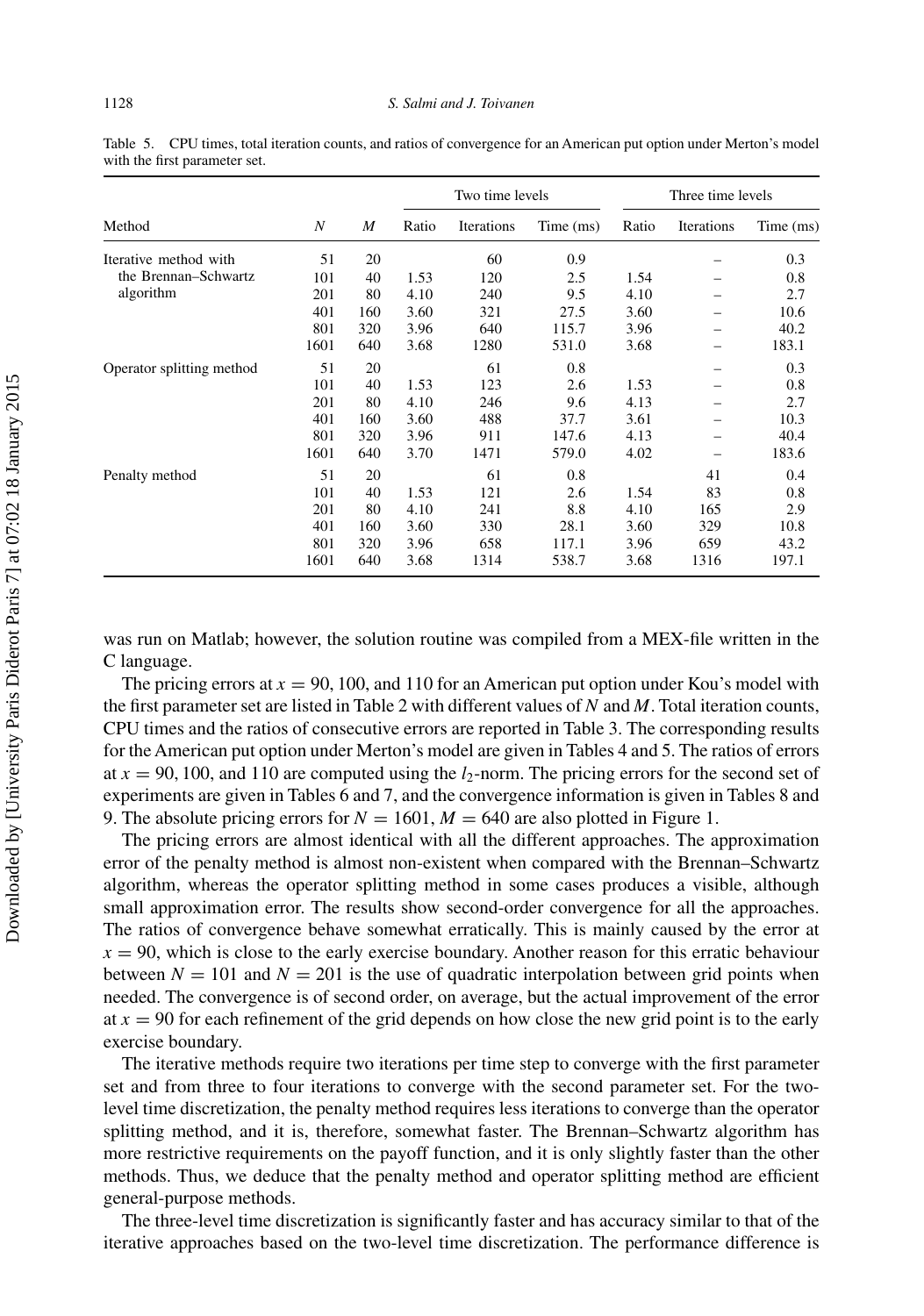<span id="page-19-0"></span>

|                           |                  |     |                         | Two time levels, error at |                         | Three time levels, error at |                         |                         |  |
|---------------------------|------------------|-----|-------------------------|---------------------------|-------------------------|-----------------------------|-------------------------|-------------------------|--|
| Method                    | $\boldsymbol{N}$ | M   | $x = 90$                | $x = 100$                 | $x = 110$               | $x = 90$                    | $x = 100$               | $x = 110$               |  |
| Iterative method with     | 51               | 20  | $-1.496 \times 10^{-1}$ | $-2.610 \times 10^{-1}$   | $-1.604 \times 10^{-2}$ | $-1.525 \times 10^{-1}$     | $-2.566 \times 10^{-1}$ | $-1.144 \times 10^{-2}$ |  |
| the Brennan-Schwartz      | 101              | 40  | $-1.435 \times 10^{-1}$ | $-7.561 \times 10^{-2}$   | $-2.502 \times 10^{-2}$ | $-1.426 \times 10^{-1}$     | $-7.276 \times 10^{-2}$ | $-2.379 \times 10^{-2}$ |  |
| algorithm                 | 201              | 80  | $-2.891 \times 10^{-2}$ | $-1.913 \times 10^{-2}$   | $-5.629 \times 10^{-3}$ | $-2.865 \times 10^{-2}$     | $-1.856 \times 10^{-2}$ | $-5.323 \times 10^{-3}$ |  |
|                           | 401              | 160 | $-7.274 \times 10^{-3}$ | $-4.914 \times 10^{-3}$   | $-1.475 \times 10^{-3}$ | $-7.196 \times 10^{-3}$     | $-4.742 \times 10^{-3}$ | $-1.392 \times 10^{-3}$ |  |
|                           | 801              | 320 | $-1.708 \times 10^{-3}$ | $-1.258 \times 10^{-3}$   | $-3.822 \times 10^{-4}$ | $-1.678 \times 10^{-3}$     | $-1.209 \times 10^{-3}$ | $-3.620 \times 10^{-4}$ |  |
|                           | 1601             | 640 | $-4.370 \times 10^{-4}$ | $-3.261 \times 10^{-4}$   | $-1.001 \times 10^{-4}$ | $-4.276 \times 10^{-4}$     | $-3.116 \times 10^{-4}$ | $-9.513 \times 10^{-5}$ |  |
| Operator splitting method | 51               | 20  | $-1.496 \times 10^{-1}$ | $-2.610 \times 10^{-1}$   | $-1.604 \times 10^{-2}$ | $-1.523 \times 10^{-1}$     | $-2.558 \times 10^{-1}$ | $-1.145 \times 10^{-2}$ |  |
|                           | 101              | 40  | $-1.435 \times 10^{-1}$ | $-7.561 \times 10^{-2}$   | $-2.502 \times 10^{-2}$ | $-1.468 \times 10^{-1}$     | $-7.368 \times 10^{-2}$ | $-2.403 \times 10^{-2}$ |  |
|                           | 201              | 80  | $-2.890 \times 10^{-2}$ | $-1.913 \times 10^{-2}$   | $-5.629 \times 10^{-3}$ | $-2.842 \times 10^{-2}$     | $-1.877 \times 10^{-2}$ | $-5.349 \times 10^{-3}$ |  |
|                           | 401              | 160 | $-7.272 \times 10^{-3}$ | $-4.913 \times 10^{-3}$   | $-1.475 \times 10^{-3}$ | $-6.514 \times 10^{-3}$     | $-4.678 \times 10^{-3}$ | $-1.374 \times 10^{-3}$ |  |
|                           | 801              | 320 | $-1.705 \times 10^{-3}$ | $-1.257 \times 10^{-3}$   | $-3.819 \times 10^{-4}$ | $-1.225 \times 10^{-3}$     | $-1.108 \times 10^{-3}$ | $-3.385 \times 10^{-4}$ |  |
|                           | 1601             | 640 | $-4.300 \times 10^{-4}$ | $-3.243 \times 10^{-4}$   | $-9.954 \times 10^{-5}$ | $-2.139 \times 10^{-4}$     | $-2.614 \times 10^{-4}$ | $-8.180 \times 10^{-5}$ |  |
| Penalty method            | 51               | 20  | $-1.496 \times 10^{-1}$ | $-2.610 \times 10^{-1}$   | $-1.605 \times 10^{-2}$ | $-1.525 \times 10^{-1}$     | $-2.566 \times 10^{-1}$ | $-1.145 \times 10^{-2}$ |  |
|                           | 101              | 40  | $-1.435 \times 10^{-1}$ | $-7.562 \times 10^{-2}$   | $-2.502 \times 10^{-2}$ | $-1.426 \times 10^{-1}$     | $-7.277 \times 10^{-2}$ | $-2.380 \times 10^{-2}$ |  |
|                           | 201              | 80  | $-2.891 \times 10^{-2}$ | $-1.913 \times 10^{-2}$   | $-5.630 \times 10^{-3}$ | $-2.866 \times 10^{-2}$     | $-1.856 \times 10^{-2}$ | $-5.325 \times 10^{-3}$ |  |
|                           | 401              | 160 | $-7.275 \times 10^{-3}$ | $-4.915 \times 10^{-3}$   | $-1.476 \times 10^{-3}$ | $-7.199 \times 10^{-3}$     | $-4.743 \times 10^{-3}$ | $-1.393 \times 10^{-3}$ |  |
|                           | 801              | 320 | $-1.709 \times 10^{-3}$ | $-1.259 \times 10^{-3}$   | $-3.825 \times 10^{-4}$ | $-1.679 \times 10^{-3}$     | $-1.210 \times 10^{-3}$ | $-3.626 \times 10^{-4}$ |  |
|                           | 1601             | 640 | $-4.373 \times 10^{-4}$ | $-3.263 \times 10^{-4}$   | $-1.003 \times 10^{-4}$ | $-4.283 \times 10^{-4}$     | $-3.121 \times 10^{-4}$ | $-9.544 \times 10^{-5}$ |  |

Table 6. Pricing errors for an American pu<sup>t</sup> option under Kou's model with the second parameter set.

*International Journal of Computer Mathematics*

International Journal of Computer Mathematics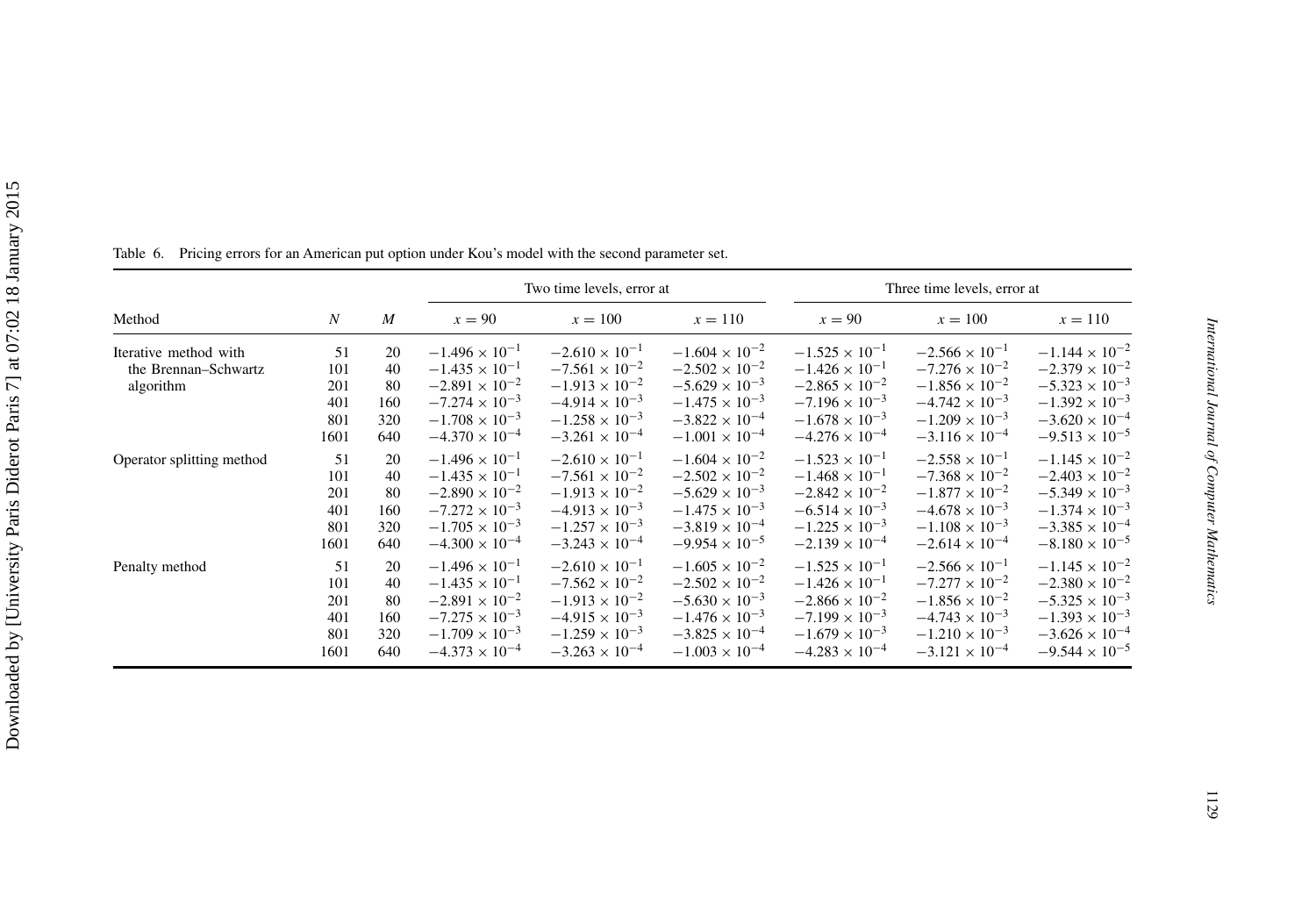<span id="page-20-0"></span>

|                           |                  |                  |                         | Two time levels, error at |                         |                         | Three time levels, error at |                         |
|---------------------------|------------------|------------------|-------------------------|---------------------------|-------------------------|-------------------------|-----------------------------|-------------------------|
| Method                    | $\boldsymbol{N}$ | $\boldsymbol{M}$ | $x = 90$                | $x = 100$                 | $x = 110$               | $x=90$                  | $x = 100$                   | $x = 110$               |
| Iterative method with     | 51               | 20               | $9.288 \times 10^{-2}$  | $-2.852 \times 10^{-3}$   | $2.591 \times 10^{-2}$  | $1.100 \times 10^{-1}$  | $2.315 \times 10^{-2}$      | $5.069 \times 10^{-2}$  |
| the Brennan-Schwartz      | 101              | 40               | $-8.714 \times 10^{-3}$ | $-2.249 \times 10^{-3}$   | $-1.020 \times 10^{-3}$ | $-2.241 \times 10^{-3}$ | $4.427 \times 10^{-3}$      | $5.178 \times 10^{-3}$  |
| algorithm                 | 201              | 80               | $-1.123 \times 10^{-2}$ | $-5.063 \times 10^{-3}$   | $-4.767 \times 10^{-3}$ | $-9.534 \times 10^{-3}$ | $-3.387 \times 10^{-3}$     | $-3.217 \times 10^{-3}$ |
|                           | 401              | 160              | $-3.021 \times 10^{-3}$ | $-1.275 \times 10^{-3}$   | $-1.178 \times 10^{-3}$ | $-2.601 \times 10^{-3}$ | $-8.565 \times 10^{-4}$     | $-7.919 \times 10^{-4}$ |
|                           | 801              | 320              | $-7.809 \times 10^{-4}$ | $-3.298 \times 10^{-4}$   | $-3.027 \times 10^{-4}$ | $-6.757 \times 10^{-4}$ | $-2.250 \times 10^{-4}$     | $-2.060 \times 10^{-4}$ |
|                           | 1601             | 640              | $-1.988 \times 10^{-4}$ | $-8.358 \times 10^{-5}$   | $-7.650 \times 10^{-5}$ | $-1.724 \times 10^{-4}$ | $-5.780 \times 10^{-5}$     | $-5.289 \times 10^{-5}$ |
| Operator splitting method | 51               | 20               | $9.288 \times 10^{-2}$  | $-2.852 \times 10^{-3}$   | $2.591 \times 10^{-2}$  | $1.010 \times 10^{-1}$  | $2.315 \times 10^{-2}$      | $4.908 \times 10^{-2}$  |
|                           | 101              | 40               | $-8.714 \times 10^{-3}$ | $-2.249 \times 10^{-3}$   | $-1.020 \times 10^{-3}$ | $-2.331 \times 10^{-3}$ | $3.895 \times 10^{-3}$      | $4.499 \times 10^{-3}$  |
|                           | 201              | 80               | $-1.123 \times 10^{-2}$ | $-5.063 \times 10^{-3}$   | $-4.767 \times 10^{-3}$ | $-9.663 \times 10^{-3}$ | $-3.553 \times 10^{-3}$     | $-3.429 \times 10^{-3}$ |
|                           | 401              | 160              | $-3.021 \times 10^{-3}$ | $-1.275 \times 10^{-3}$   | $-1.178 \times 10^{-3}$ | $-2.632 \times 10^{-3}$ | $-8.733 \times 10^{-4}$     | $-8.126 \times 10^{-4}$ |
|                           | 801              | 320              | $-7.809 \times 10^{-4}$ | $-3.297 \times 10^{-4}$   | $-3.027 \times 10^{-4}$ | $-6.682 \times 10^{-4}$ | $-2.218 \times 10^{-4}$     | $-2.018 \times 10^{-4}$ |
|                           | 1601             | 640              | $-1.987 \times 10^{-4}$ | $-8.351 \times 10^{-5}$   | $-7.641 \times 10^{-5}$ | $-1.651 \times 10^{-4}$ | $-5.159 \times 10^{-5}$     | $-4.488 \times 10^{-5}$ |
| Penalty method            | 51               | 20               | $9.286 \times 10^{-2}$  | $-2.876 \times 10^{-3}$   | $2.588 \times 10^{-2}$  | $1.100 \times 10^{-1}$  | $2.310 \times 10^{-2}$      | $5.065 \times 10^{-2}$  |
|                           | 101              | 40               | $-8.723 \times 10^{-3}$ | $-2.258 \times 10^{-3}$   | $-1.029 \times 10^{-3}$ | $-2.260 \times 10^{-3}$ | $4.409 \times 10^{-3}$      | $5.161 \times 10^{-3}$  |
|                           | 201              | 80               | $-1.123 \times 10^{-2}$ | $-5.067 \times 10^{-3}$   | $-4.771 \times 10^{-3}$ | $-9.543 \times 10^{-3}$ | $-3.396 \times 10^{-3}$     | $-3.225 \times 10^{-3}$ |
|                           | 401              | 160              | $-3.024 \times 10^{-3}$ | $-1.277 \times 10^{-3}$   | $-1.181 \times 10^{-3}$ | $-2.605 \times 10^{-3}$ | $-8.608 \times 10^{-4}$     | $-7.960 \times 10^{-4}$ |
|                           | 801              | 320              | $-7.820 \times 10^{-4}$ | $-3.309 \times 10^{-4}$   | $-3.037 \times 10^{-4}$ | $-6.779 \times 10^{-4}$ | $-2.271 \times 10^{-4}$     | $-2.080 \times 10^{-4}$ |
|                           | 1601             | 640              | $-1.994 \times 10^{-4}$ | $-8.412 \times 10^{-5}$   | $-7.701 \times 10^{-5}$ | $-1.735 \times 10^{-4}$ | $-5.887 \times 10^{-5}$     | $-5.392 \times 10^{-5}$ |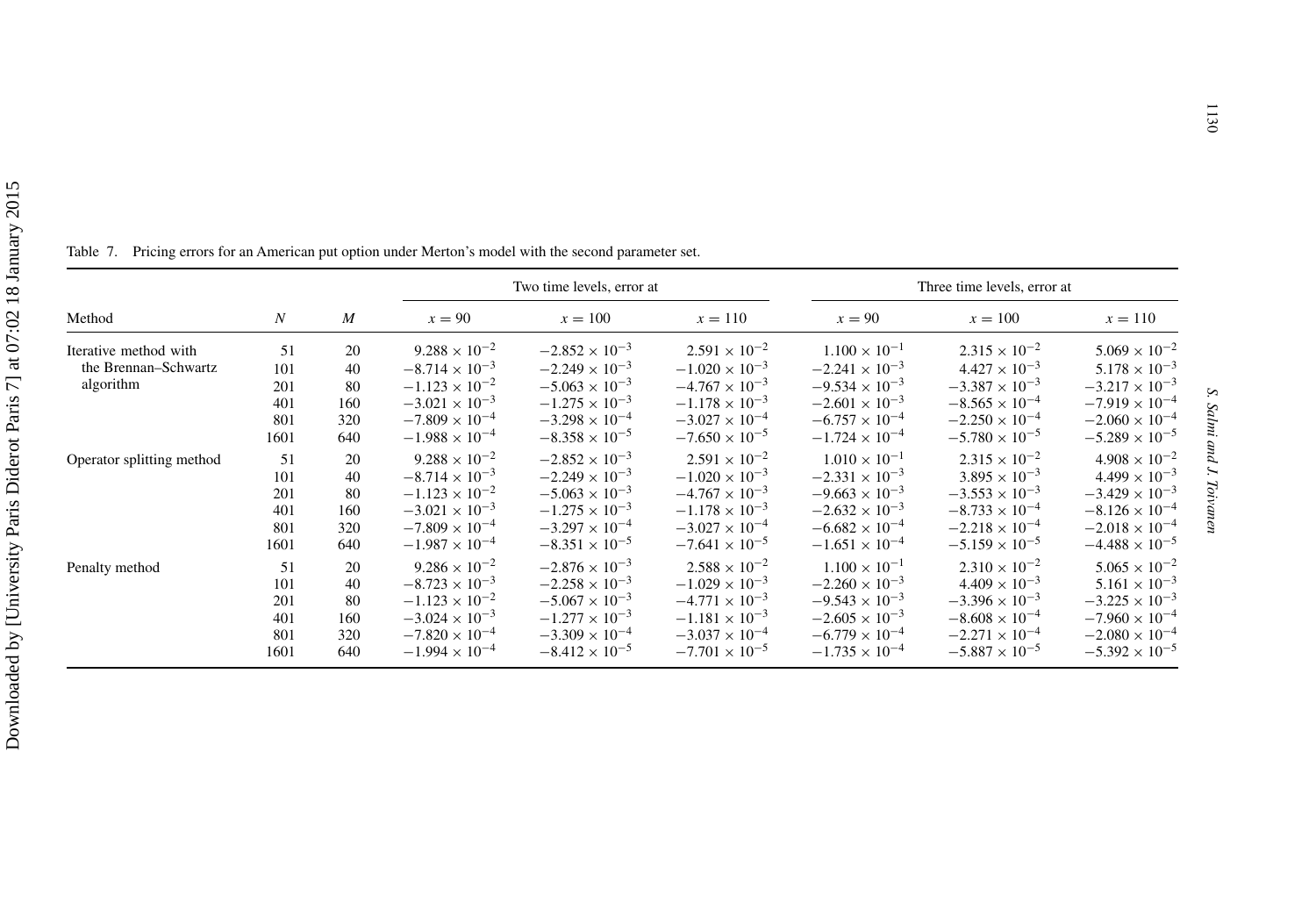| niversity Paris Diderot Paris 7] at 07:02 18 January 2015 |                                        |
|-----------------------------------------------------------|----------------------------------------|
|                                                           |                                        |
|                                                           | $\ddot{\phantom{0}}$                   |
|                                                           | $\begin{array}{c} 1 \\ -1 \end{array}$ |

<span id="page-21-0"></span>Table 8. CPU times, total iteration counts, and ratios of convergence for an American put option under Kou's model with the second parameter set.

|                    |      |     |       | Two time levels |           | Three time levels |            |           |
|--------------------|------|-----|-------|-----------------|-----------|-------------------|------------|-----------|
| Method             | N    | M   | Ratio | Iterations      | Time (ms) | Ratio             | Iterations | Time (ms) |
| Iterative method   | 51   | 20  |       | 81              | 0.2       |                   |            | 0.2       |
| with the Brennan-  | 101  | 40  | 1.84  | 160             | 0.5       | 1.85              |            | 0.2       |
| Schwartz algorithm | 201  | 80  | 4.67  | 241             | 1.3       | 4.68              |            | 0.6       |
|                    | 401  | 160 | 3.95  | 480             | 4.6       | 3.96              |            | 1.8       |
|                    | 801  | 320 | 4.13  | 960             | 15.3      | 4.16              |            | 6.4       |
|                    | 1601 | 640 | 3.89  | 1920            | 58.7      | 3.90              |            | 21.2      |
| Operator splitting | 51   | 20  |       | 81              | 0.3       |                   |            | 0.2       |
| method             | 101  | 40  | 1.84  | 161             | 0.5       | 1.79              |            | 0.2       |
|                    | 201  | 80  | 4.67  | 320             | 1.6       | 4.82              |            | 0.6       |
|                    | 401  | 160 | 3.95  | 649             | 5.9       | 4.24              |            | 1.8       |
|                    | 801  | 320 | 4.13  | 1286            | 19.7      | 4.83              |            | 6.2       |
|                    | 1601 | 640 | 3.93  | 2242            | 68.7      | 4.85              |            | 21.4      |
| Penalty method     | 51   | 20  |       | 82              | 0.2       |                   | 41         | 0.2       |
|                    | 101  | 40  | 1.84  | 161             | 0.5       | 1.85              | 84         | 0.3       |
|                    | 201  | 80  | 4.67  | 242             | 1.3       | 4.68              | 166        | 0.8       |
|                    | 401  | 160 | 3.94  | 481             | 4.6       | 3.96              | 333        | 2.8       |
|                    | 801  | 320 | 4.13  | 961             | 15.3      | 4.16              | 666        | 9.5       |
|                    | 1601 | 640 | 3.89  | 1921            | 58.4      | 3.90              | 1329       | 34.6      |

Table 9. CPU times, total iteration counts, and ratios of convergence for an American put option under Merton's model with the second parameter set.

|                           |      |     |       | Two time levels |           | Three time levels |                          |           |
|---------------------------|------|-----|-------|-----------------|-----------|-------------------|--------------------------|-----------|
| Method                    | N    | M   | Ratio | Iterations      | Time (ms) | Ratio             | Iterations               | Time (ms) |
| Iterative method with     | 51   | 20  |       | 80              | 1.0       |                   |                          | 0.3       |
| the Brennan-Schwartz      | 101  | 40  | 10.65 | 160             | 3.1       | 17.20             |                          | 0.8       |
| algorithm                 | 201  | 80  | 0.69  | 241             | 9.2       | 0.68              |                          | 2.7       |
|                           | 401  | 160 | 3.79  | 480             | 36.8      | 3.72              |                          | 10.2      |
|                           | 801  | 320 | 3.87  | 960             | 154.0     | 3.84              |                          | 40.0      |
|                           | 1601 | 640 | 3.93  | 1920            | 714.9     | 3.92              | -                        | 182.4     |
| Operator splitting method | 51   | 20  |       | 80              | 0.9       |                   | $\overline{\phantom{0}}$ | 0.3       |
|                           | 101  | 40  | 10.65 | 160             | 3.1       | 17.94             |                          | 0.8       |
|                           | 201  | 80  | 0.69  | 306             | 10.7      | 0.59              |                          | 2.7       |
|                           | 401  | 160 | 3.79  | 754             | 52.8      | 3.76              |                          | 10.2      |
|                           | 801  | 320 | 3.87  | 1658            | 240.2     | 3.95              | $\overline{\phantom{0}}$ | 40.1      |
|                           | 1601 | 640 | 3.94  | 3370            | 1120.7    | 4.10              |                          | 183.2     |
| Penalty method            | 51   | 20  |       | 84              | 1.0       |                   | 43                       | 0.3       |
|                           | 101  | 40  | 10.63 | 161             | 3.1       | 17.23             | 87                       | 0.8       |
|                           | 201  | 80  | 0.69  | 253             | 9.7       | 0.67              | 172                      | 3.0       |
|                           | 401  | 160 | 3.79  | 481             | 36.8      | 3.72              | 344                      | 11.3      |
|                           | 801  | 320 | 3.87  | 961             | 154.1     | 3.84              | 688                      | 43.7      |
|                           | 1601 | 640 | 3.93  | 1921            | 712.1     | 3.90              | 1375                     | 196.1     |

more evident when pricing the American options under Merton's model. Under Merton's model, the dense matrix–vector multiplication requires  $O(N \log N)$  operations instead of  $O(N)$  operations in the case of Kou's model. The three-level time discretization only performs one multiplication by a full matrix per time step. Even in the case of the penalty method with the three-level time discretization, the integral operator does not appear in the penalty iteration. Thus, the iteration is very efficient. However, combining the Brennan–Schwartz algorithm or the operator splitting method with the three-level time discretization leads to a direct method, which is even faster. The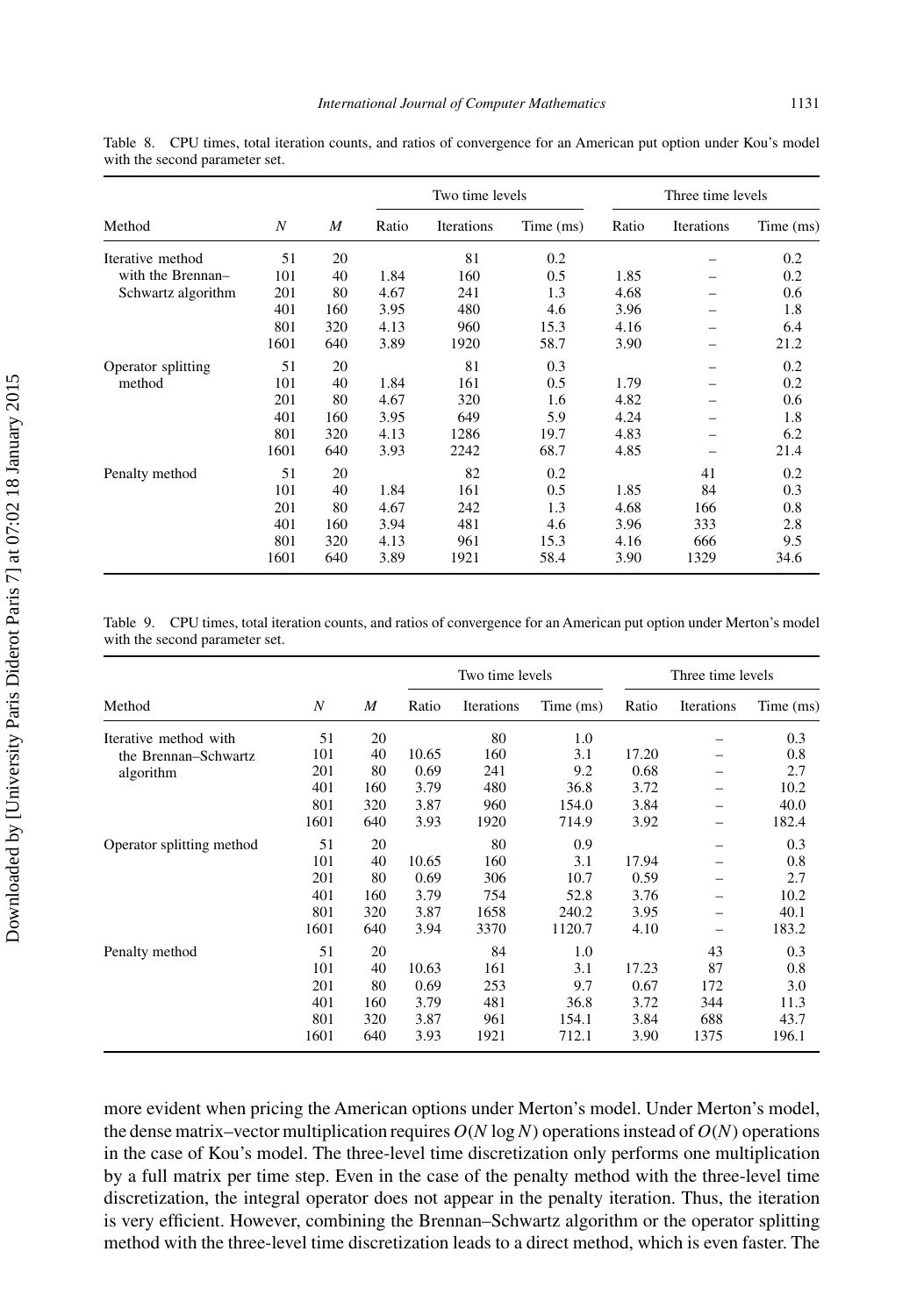<span id="page-22-0"></span>

Figure 1. Absolute errors computed using the six different approaches with  $N = 1601$ ,  $M = 640$  from Table [2](#page-15-0) (top left), Table [4](#page-17-0) (top right), Table [6](#page-19-0) (bottom left), and Table [7](#page-20-0) (bottom right).

operator splitting method combined with the three-level time discretization leads to an efficient direct method for pricing American options under jump-diffusion models without the restrictions of the Brennan–Schwartz algorithm.

### **7. Conclusions**

We have presented a survey on the research on PIDE formulations and numerical methods for American option pricing under jump-diffusion models. Several ways to treat the early exercise constraint have been described. The most common approach is to formulate an LCP. Finite difference discretizations are most often used for the differential part of the underlying operator. Many solution methods for the resulting system of equations have been discussed.

We performed numerical experiments with six different methods for pricing American options under finite activity jump-diffusion models. All methods are second-order accurate in time and space. Two of these methods are direct, while the other methods are iterative. The time discretization with two time levels leads to systems with full matrices, while the time discretization with three time levels leads to systems with tridiagonal matrices. Rapidly converging iterations have been used to solve the full systems efficiently. Each iteration requires a multiplication by a full matrix, which can be performed fast using an FFT. Still, the iterative methods cannot compete in performance with the direct methods.

Combining the time discretization with three time levels and the Brennan–Schwartz algorithm leads to a fast direct method which solves the LCP without additional approximations. The Brennan–Schwarz algorithm can be applied for put and call options, but it is not applicable for some other payoff functions. The penalty method is iterative, and consequently it is not as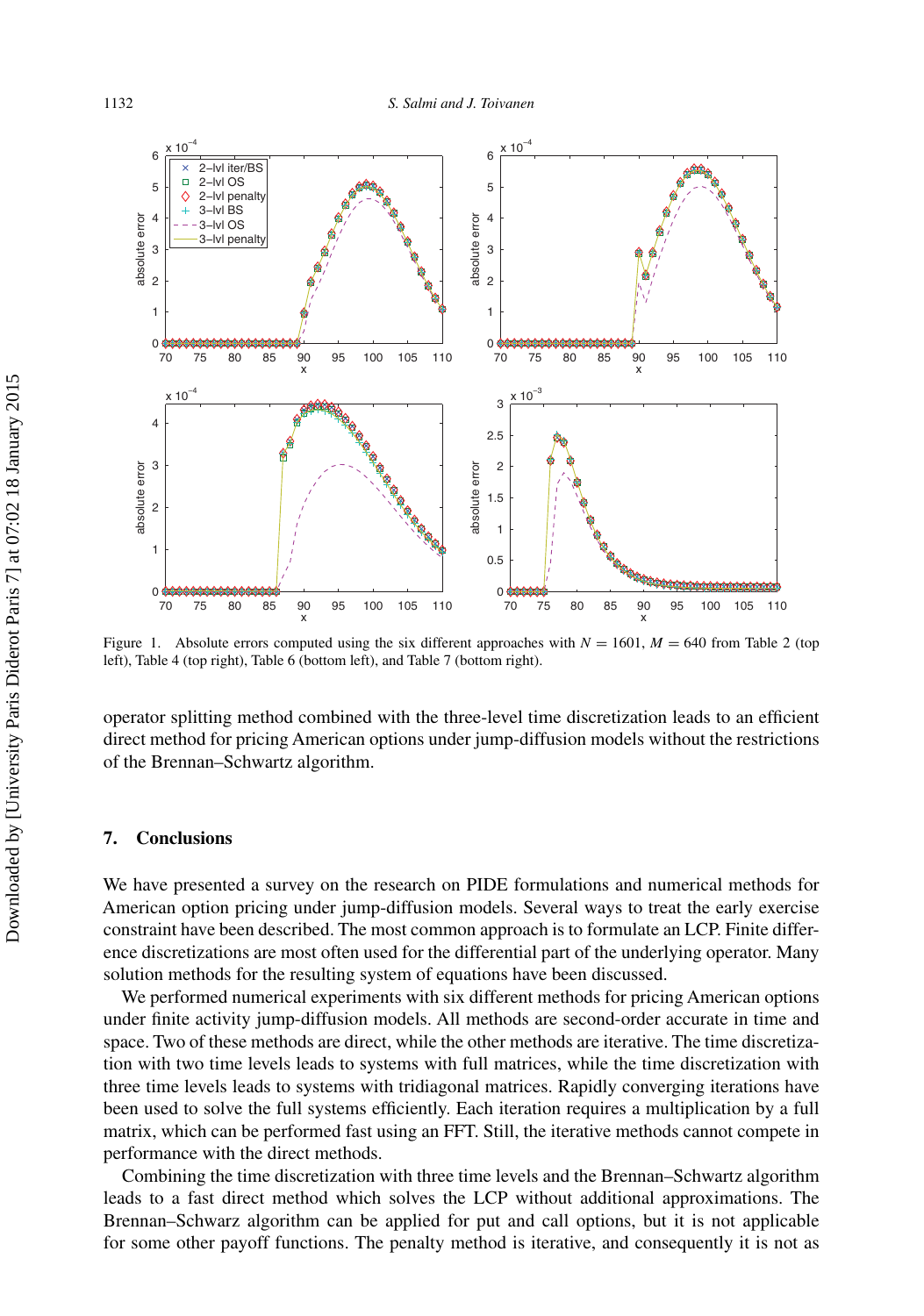<span id="page-23-0"></span>efficient as the direct methods. However, the penalty method is generic as it can be used with any payoff function. For the considered American put options, the operator splitting method based on the discretization with three time levels was fast and accurate.

#### **References**

- [1] Y. Achdou and O. Pironneau, *Computational methods for option pricing*, Frontiers in Applied Mathematics Vol. 30, SIAM, Philadelphia, PA, 2005.
- [2] A. Almendral and C.W. Oosterlee, *Numerical valuation of options with jumps in the underlying*, Appl. Numer. Math. 53 (2005), pp. 1–18.
- [3] L. Andersen and J. Andreasen, *Jump-diffusion processes: Volatility smile fitting and numerical methods for option pricing*, Rev. Deriv. Res. 4 (2000), pp. 231–262.
- [4] D.S. Bates, *Jumps and stochastic volatility: Exchange rate processes implicit Deutsche mark options*, Rev. Financ. Stud. 9 (1996), pp. 69–107.
- [5] E. Bayraktar and H. Xing, *Pricing American options for jump diffusions by iterating optimal stopping problems for diffusions*, Math. Methods Oper. Res. 70 (2009), pp. 505–525.
- [6] F.E. Benth, K.H. Karlsen, and K. Reikvam, *A semilinear Black and Scholes partial differential equation for valuing American options: Approximate solutions and convergence*, Interfaces Free Bound. 6 (2004), pp. 379–404.
- [7] F. Black and M. Scholes, *The pricing of options and corporate liabilities*, J. Political Econ. 81 (1973), pp. 637–654.
- [8] M.J. Brennan and E.S. Schwartz, *The valuation of American put options*, J. Finance 32 (1977), pp. 449–462.
- [9] M. Briani, R. Natalini, and G. Russo, *Implicit–explicit numerical schemes for jump-diffusion processes*, Calcolo 44 (2007), pp. 33–57.
- [10] P. Carr and D.B. Madan, *Option valuation using the fast Fourier transform*, J. Comput. Finance 2 (1999), pp. 61–73.
- [11] P. Carr and A. Mayo, *On the numerical evaluation of options prices in jump diffusion processes*, Eur. J. Finance 13 (2007), pp. 353–372.
- [12] P. Carr, H. Geman, D.B. Madan, and M. Yor, *The fine structure of asset returns: An empirical investigation*, J. Bus. 75 (2002), pp. 305–332.
- [13] R. Cont and P. Tankov, *Financial modelling with jump processes*, Chapman & Hall, Boca Raton, FL, 2004.
- [14] R. Cont and E. Voltchkova, *A finite difference scheme for option pricing in jump diffusion and exponential Lévy models*, SIAM J. Numer. Anal. 43 (2005), pp. 1596–1626.
- [15] C.W. Cryer, *The solution of a quadratic programming problem using systematic overrelaxation*, SIAM J. Control 9 (1971), pp. 385–392.
- [16] M.A.H. Dempster and J.P. Hutton, *Fast numerical valuation of American, exotic and complex options*, Appl. Math. Finance 4 (1997), pp. 1–20.
- [17] B. Eraker, M. Johannes, and N. Polson, *The impact of jumps in volatility and returns*, J. Finance 58 (2003), pp. 1269– 1300.
- [18] F. Fang and C.W. Oosterlee,*A novel pricing method for European options based on Fourier-cosine series expansions*, SIAM J. Sci. Comput. 31 (2008/2009), pp. 826–848.
- [19] F. Fang and C.W. Oosterlee, *Pricing early-exercise and discrete barrier options by Fourier-cosine series expansions*, Numer. Math. 114 (2009), pp. 27–62.
- [20] L. Feng and V. Linetsky, *Pricing options in jump-diffusion models: An extrapolation approach*, Oper. Res. 56 (2008), pp. 304–325.
- [21] P.A. Forsyth and K.R. Vetzal, *Quadratic convergence for valuing American options using a penalty method*, SIAM J. Sci. Comput. 23 (2002), pp. 2095–2122.
- [22] M.B. Giles and R. Carter, *Convergence analysis of Crank–Nicolson and Rannacher time-marching*, J. Comput. Finance 9 (2006), pp. 89–112.
- [23] Y. d'Halluin, P.A. Forsyth, and G. Labahn, *A penalty method for American options with jump diffusion processes*, Numer. Math. 97 (2004), pp. 321–352.
- [24] Y. d'Halluin, P.A. Forsyth, and K.R. Vetzal, *Robust numerical methods for contingent claims under jump diffusion processes*, IMA J. Numer. Anal. 25 (2005), pp. 87–112.
- [25] A.D. Holmes and H. Yang, *A front-fixing finite element method for the valuation of American options*, SIAM J. Sci. Comput. 30 (2008), pp. 2158–2180.
- [26] J. Huang and J.-S. Pang, *Option pricing and linear complementarity*, J. Comput. Finance 2 (1998), pp. 31–60.
- [27] Y. Huang, P.A. Forsyth, and G. Labahn, *Methods for pricing American options under regime switching*, SIAM J. Sci. Comput. 33 (2011), pp. 2144–2168.
- [28] S. Ikonen and J. Toivanen, *Operator splitting methods for American option pricing*, Appl. Math. Lett. 17 (2004), pp. 809–814.
- [29] S. Ikonen and J. Toivanen, *Pricing American options using LU decomposition*, Appl. Math. Sci. (Ruse) 1 (2007), pp. 2529–2551.
- [30] S. Ikonen and J. Toivanen, *Operator splitting methods for pricing American options under stochastic volatility*, Numer. Math. 113 (2009), pp. 299–324.
- [31] K. Ito and K. Kunisch, *Parabolic variational inequalities: The Lagrange multiplier approach*, J. Math. Pures Appl. 85(9) (2006), pp. 415–449.